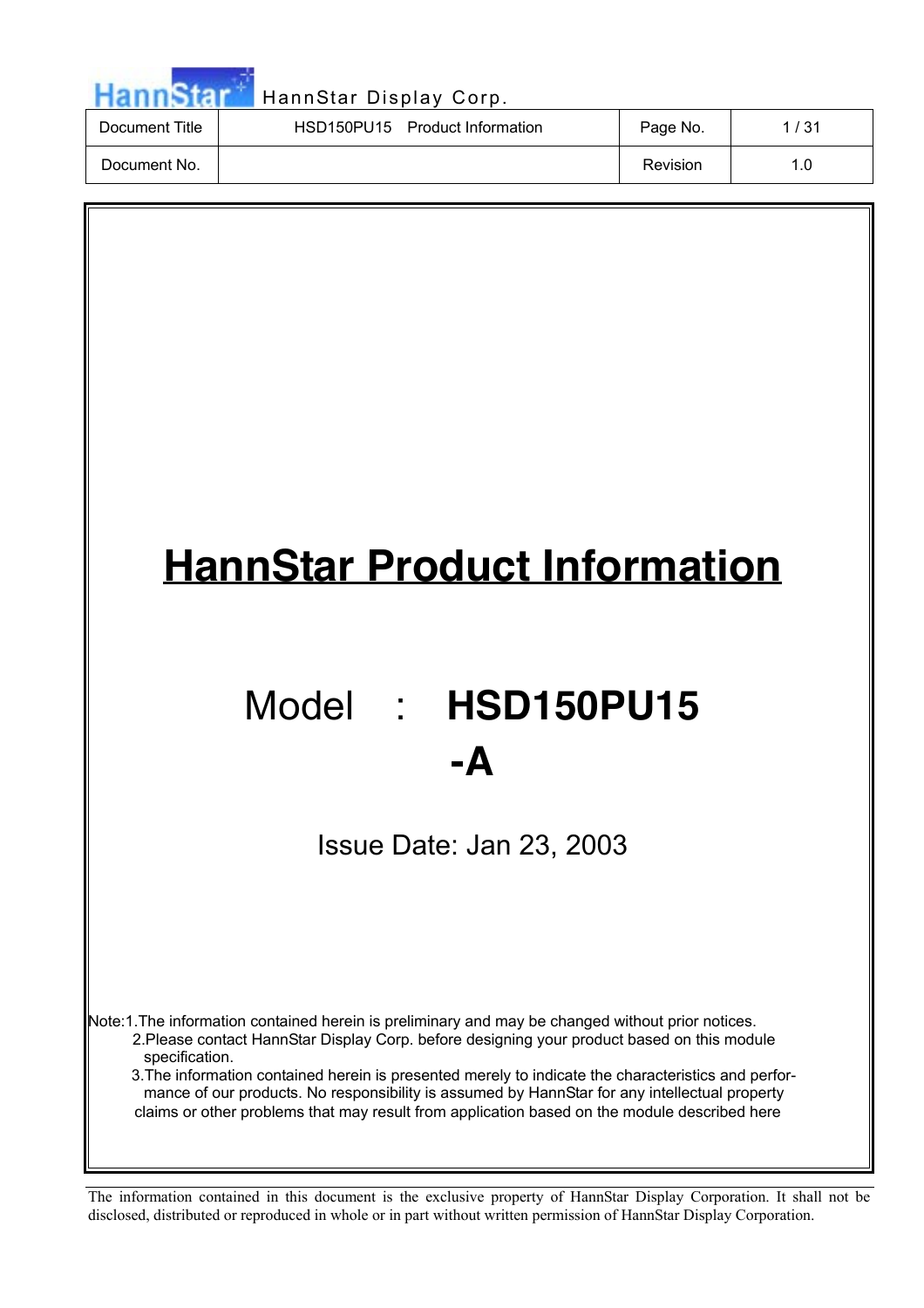|  |  | <b>HannStar</b> |
|--|--|-----------------|
|  |  |                 |

# **T**<br>HannStar Display Corp.

| Document Title | HSD150PU15 Product Information | Page No. | 2/31 |
|----------------|--------------------------------|----------|------|
| Document No.   |                                | Revision | 1.0  |

| <b>Record of Revisions</b> |                               |                                                                 |  |  |  |  |  |
|----------------------------|-------------------------------|-----------------------------------------------------------------|--|--|--|--|--|
| Rev.                       | Date<br>Description of change |                                                                 |  |  |  |  |  |
| $1.0\,$                    | Jan 23, 2003                  | $\bullet$<br>HSD150PU15-A product information was first issued. |  |  |  |  |  |
|                            |                               |                                                                 |  |  |  |  |  |
|                            |                               |                                                                 |  |  |  |  |  |
|                            |                               |                                                                 |  |  |  |  |  |
|                            |                               |                                                                 |  |  |  |  |  |
|                            |                               |                                                                 |  |  |  |  |  |
|                            |                               |                                                                 |  |  |  |  |  |
|                            |                               |                                                                 |  |  |  |  |  |
|                            |                               |                                                                 |  |  |  |  |  |
|                            |                               |                                                                 |  |  |  |  |  |
|                            |                               |                                                                 |  |  |  |  |  |
|                            |                               |                                                                 |  |  |  |  |  |
|                            |                               |                                                                 |  |  |  |  |  |
|                            |                               |                                                                 |  |  |  |  |  |
|                            |                               |                                                                 |  |  |  |  |  |
|                            |                               |                                                                 |  |  |  |  |  |
|                            |                               |                                                                 |  |  |  |  |  |
|                            |                               |                                                                 |  |  |  |  |  |
|                            |                               |                                                                 |  |  |  |  |  |
|                            |                               |                                                                 |  |  |  |  |  |
|                            |                               |                                                                 |  |  |  |  |  |
|                            |                               |                                                                 |  |  |  |  |  |
|                            |                               |                                                                 |  |  |  |  |  |
|                            |                               |                                                                 |  |  |  |  |  |
|                            |                               |                                                                 |  |  |  |  |  |
|                            |                               |                                                                 |  |  |  |  |  |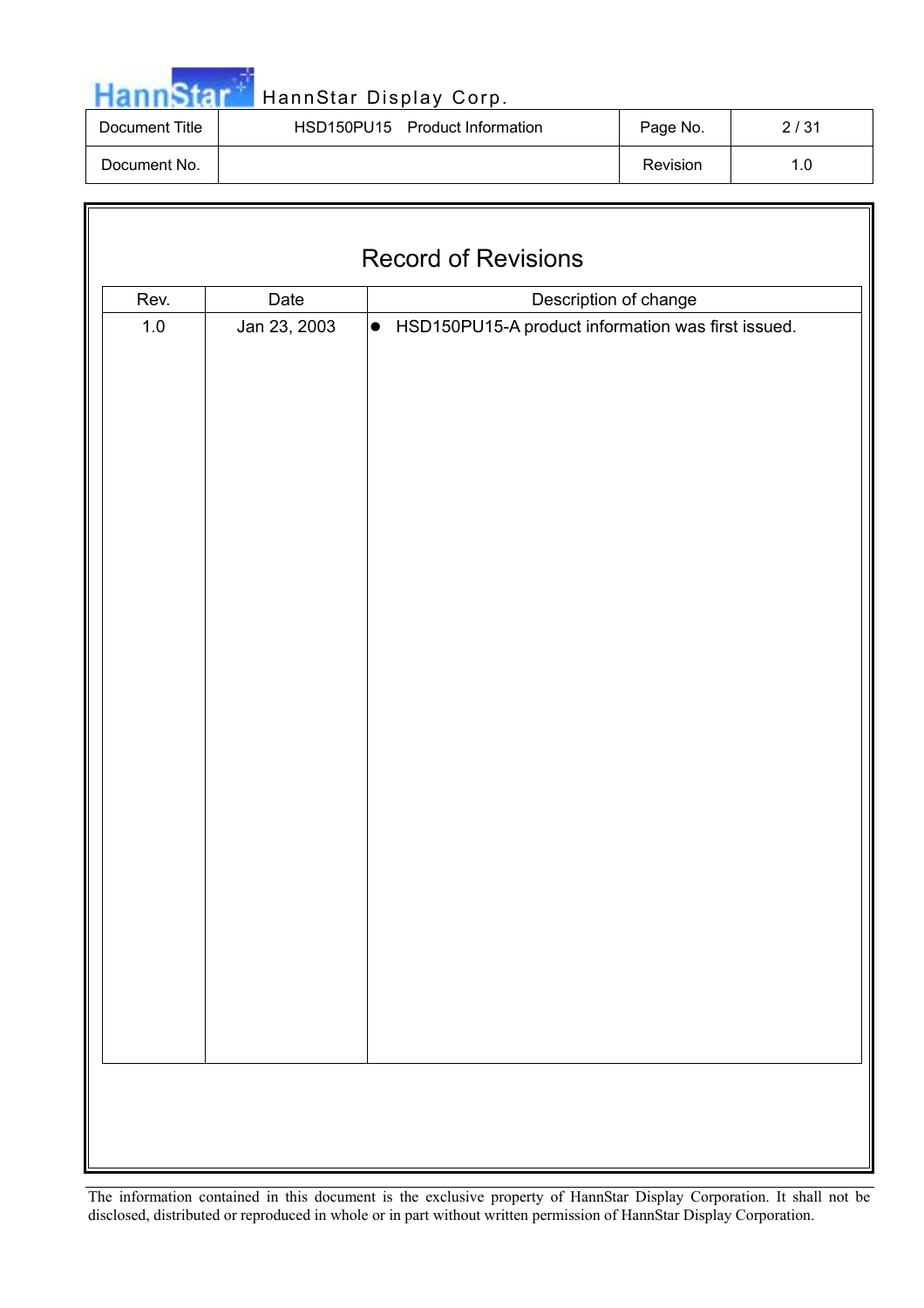| <b>HannStar</b> |  |  |
|-----------------|--|--|

| Document Title | HSD150PU15 Product Information | Page No. | 3/31 |
|----------------|--------------------------------|----------|------|
| Document No.   |                                | Revision | 1.0  |

# **Contents**

| 1.0  | p. 4  |
|------|-------|
|      |       |
| 2.0  | p. 5  |
| 3.0  | p. 7  |
| 4.0  | p. 11 |
| 5.0  | p. 13 |
| 6.0  | p. 14 |
| 7.0  | p. 21 |
| 8.0  | p. 26 |
| 9.0  | p. 29 |
| 10.0 | p. 30 |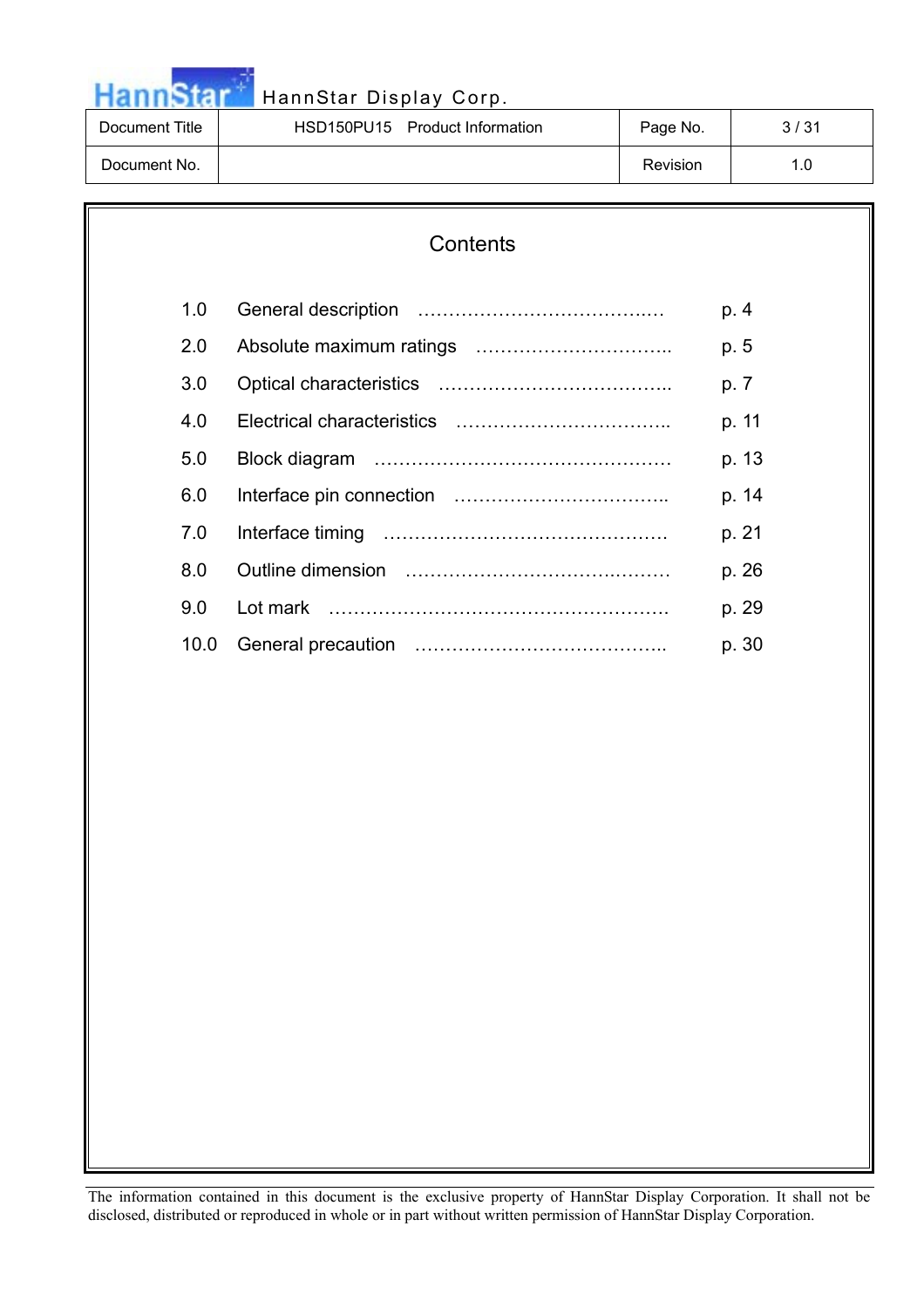

| Document Title | HSD150PU15 Product Information | Page No. | 4/31 |
|----------------|--------------------------------|----------|------|
| Document No.   |                                | Revision | 1.0  |

# **1.0 GENERAL DESCRIPTION**

### **1.1 Introduction**

HannStar Display model HSD150PU15-A is a color active matrix thin film transistor (TFT) liquid crystal display (LCD) that uses amorphous silicon TFT as a switching device. This model is composed of a TFT LCD panel, a driving circuit and a back light system. This TFT LCD has a 15 inch diagonally measured active display area with UXGA resolution (1200 vertical by 1600 horizontal pixel array) and can display up to 262,144 colors.

## **1.2 Features**

- 15" UXGA for Notebook PC
- 2ch-LVDS interface system with 6bit color data.
- $\blacksquare$  Compatible with SPWG style-B standard.
- $\blacksquare$  High brightness and Wide viewing angle

### **1.3 Applications**

- $\blacksquare$  Notebook PC
- $\blacksquare$  Moniputers
- $\blacksquare$  Display terminals for AV applications
- $\blacksquare$  Monitors for industrial applications

#### **1.4 General information**

| Item                    | Specification                                  | Unit   |
|-------------------------|------------------------------------------------|--------|
| Outline dimension(typ.) | $317.3(W) \times 242.0(H) \times 6.5$ max (D). | mm     |
| Display area            | $304.8(W) \times 228.6(H)(15.0"$ diagonal)     | mm     |
| Number of pixels        | $1600(H) \times 1200(V)$                       | pixels |
| Pixel pitch             | $0.1905(H) \times 0.1905(V)$                   | mm     |
| Pixel arrangement       | <b>RGB</b> vertical stripe                     |        |
| Display color           | 6 bit / 262,144 color                          |        |
| Weight(typ.)            | 580                                            | g      |
| Back-light              | 1-CCFL, Side-light type                        |        |
| Input signal            | 2-ch LVDS                                      |        |
| Viewing direction       | 6 o'clock                                      |        |
| Power supply voltage    | 3.3                                            | V      |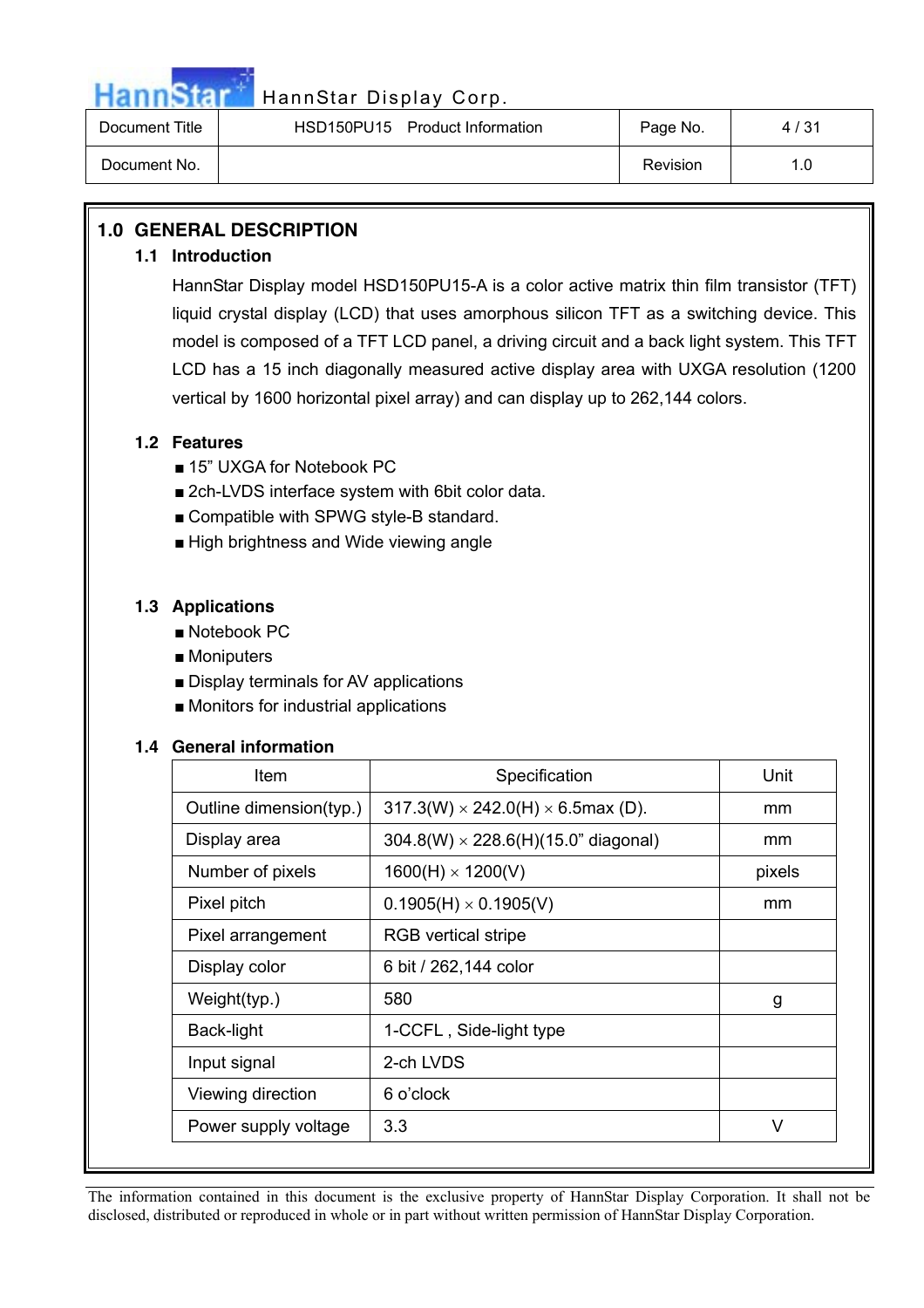

| Document Title | HSD150PU15 Product Information | Page No. | 5/31 |
|----------------|--------------------------------|----------|------|
| Document No.   |                                | Revision | 1.0  |

## **1.5 Mechanical Information**

| <b>Item</b>           |                           | Min.  | Typ.  | Max.  | Unit |
|-----------------------|---------------------------|-------|-------|-------|------|
| Module<br><b>Size</b> | Horizontal(H)             | 316.8 | 317.3 | 317.8 | mm   |
|                       | Vertical(V)               | 241.5 | 242.0 | 242.5 | mm   |
|                       | Depth(D)                  |       | 6.2   | 6.5   | mm   |
|                       | Weight (Without inverter) |       | 580   |       | g    |

# **2.0 ABSOLUTE MAXIMUM RATING**

## **2.1 Absolute Rating of Environment**

| Item                        | Symbol                                                     | Min.  | Max. | Unit        | <b>Note</b> |
|-----------------------------|------------------------------------------------------------|-------|------|-------------|-------------|
| Storage temperature         | ${\sf T}_{\text{STG}}$                                     | $-20$ | 60   | $\rm ^{o}C$ |             |
| Operating temperature       | ${\mathsf T}_{\textsf{OPR}}$                               | 0     | 50   | $\rm ^{o}C$ |             |
| Operating humidity          | $H_{\text{OPR}}$                                           | 10    | 80   | %RH         | (1)         |
| Storage humidity            | $H_{\text{STG}}$                                           | 10    | 90   | %RH         | (1)         |
| Vibration(non-operating)    | $\mathsf{V}_{\mathsf{nop}}$                                |       | 1.5  | G           | (2)         |
| Shock (non-operating)       | $S_{\text{nop}}$                                           | 180   |      | G           | (3)         |
| Low pressure(operating)     | $P_{LOP}$                                                  | 697   |      | hPa         | (4)         |
| Low pressure(non-operating) | $\mathsf{P}_{\mathsf{L} \mathsf{N} \mathsf{O} \mathsf{P}}$ | 116   |      | hPa         | (5)         |

Note  $(1)$  Max wet bulb temp = 39 $^{\circ}$ C

(2) 5-500Hz sweep/cycle ,X,Y,Z each directions,0.5hr each.

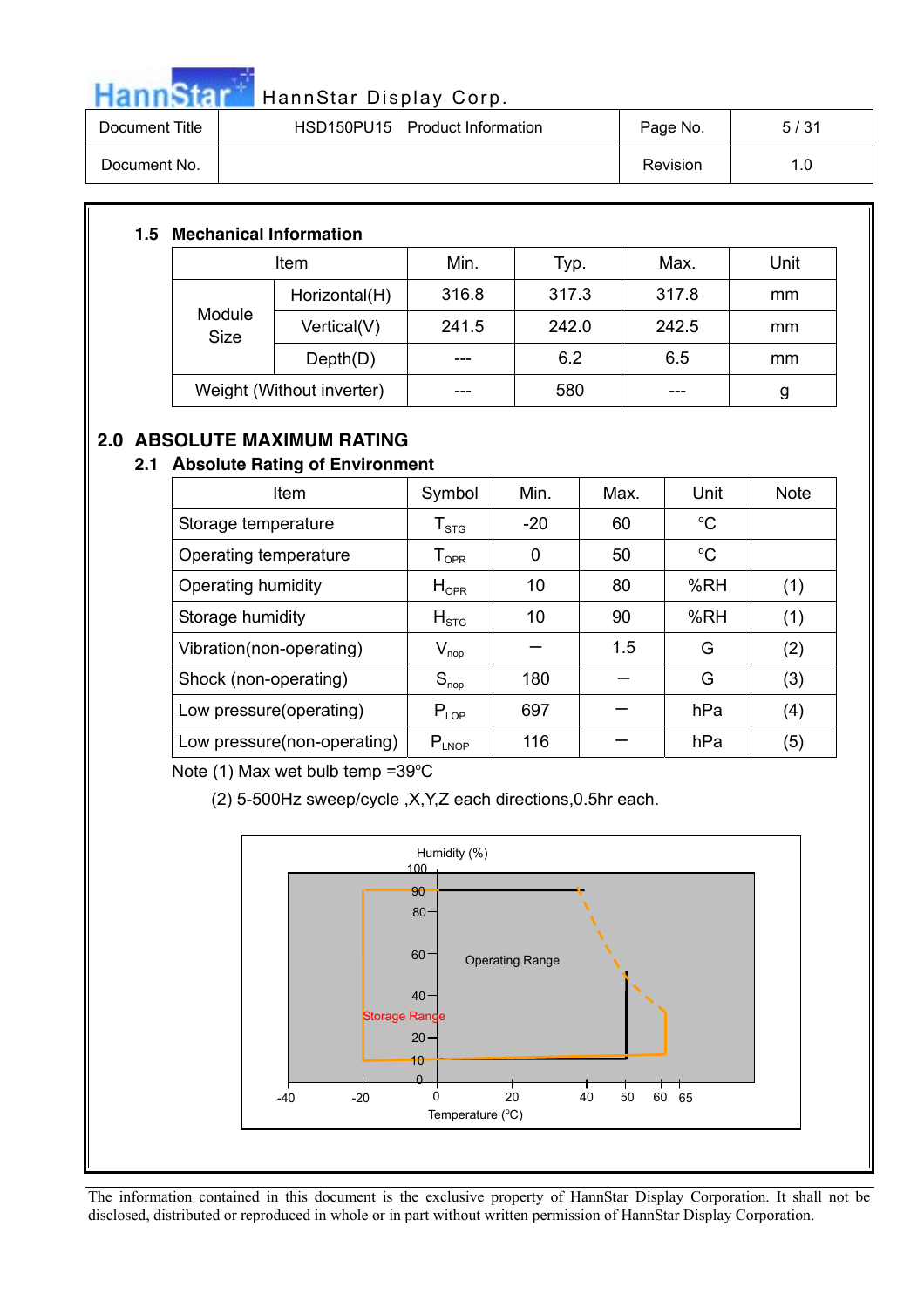HannStar HannStar Display Corp.

| Document Title | HSD150PU15 Product Information | Page No. | 6/31 |
|----------------|--------------------------------|----------|------|
| Document No.   |                                | Revision | 1.0  |

- (3) Half sine wave, 2ms, ±X, ±Y, ±Z direction, one time each. For this shock test, it is necessary to fill the silicon rubber between the shock jig as buffer.
- (4) 2 hours. (10000 feet)
- (5) 24 hours. (50000 feet)

# **2.2 Electrical Absolute Ratings**

# **2.2.1 TFT LCD Module**

| ltem                 | Symbol          | Min.   | Max.          | Unit | <b>Note</b> |
|----------------------|-----------------|--------|---------------|------|-------------|
| Power supply voltage | V <sub>DD</sub> | $-0.3$ | 4.0           |      |             |
| Logic input voltage  | V <sub>IN</sub> | $-0.3$ | $V_{DD}$ +0.3 |      | 11          |

# **2.2.2 Back-Light Unit**

| Item           | Symbol                     | Min. | Max. | Unit                | <b>Note</b> |
|----------------|----------------------------|------|------|---------------------|-------------|
| Lamp voltage   | $\mathsf{V}_{\mathsf{FL}}$ |      | 2000 | $V_{\text{(rms)}}$  |             |
| Lamp current   |                            | 3.0  | 7.5  | mA <sub>(rms)</sub> | ้1)         |
| Lamp frequency |                            | 20   | 100  | kHz                 |             |

Note (1) Permanent damage may occur to the LCD module if beyond this specification. Functional operation should be restricted to the conditions described under normally operating conditions.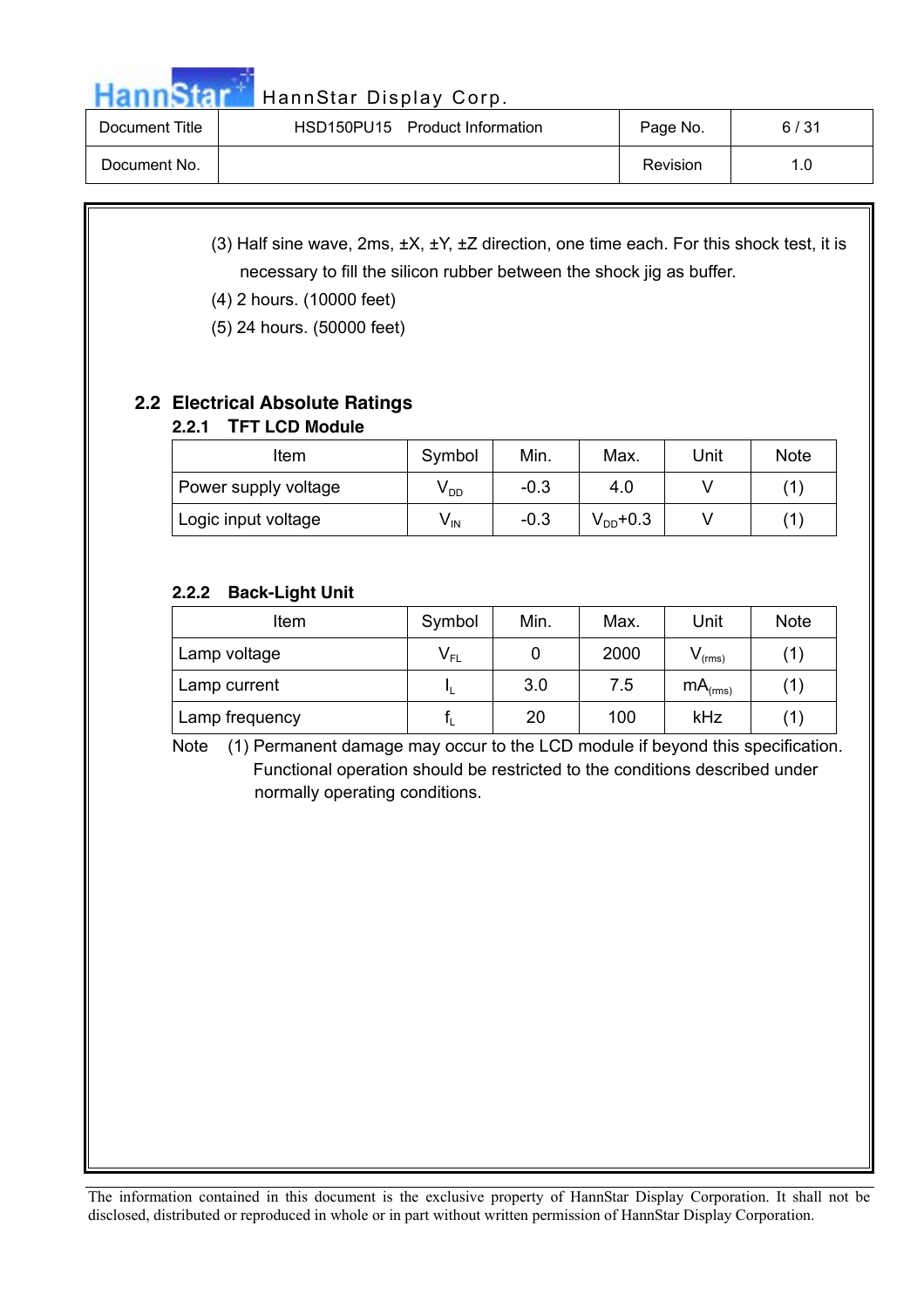

# HannStar HannStar Display Corp.

| Document Title | HSD150PU15 Product Information | Page No. | 7 / 31 |
|----------------|--------------------------------|----------|--------|
| Document No.   |                                | Revision | 1.0    |

| Item                                     |             | Symbol                        | Condition                  | Min.  | Typ.        | Max.  | Unit              | <b>Note</b>               |
|------------------------------------------|-------------|-------------------------------|----------------------------|-------|-------------|-------|-------------------|---------------------------|
| Contrast                                 |             | <b>CR</b>                     |                            |       | 350         |       |                   | (1)(2)                    |
| Response                                 | Rising      | $T_R$                         |                            |       | $T_R + T_F$ |       |                   |                           |
| time                                     | Falling     | $T_{\scriptscriptstyle\rm F}$ |                            |       | 35          |       | msec              | (1)(3)                    |
| White luminance<br>(average of 5 points) |             | $Y_L$                         |                            |       | 200         |       | cd/m <sup>2</sup> | (1)(4)<br>$(I_L = 6.0mA)$ |
|                                          |             | $R_{x}$                       | $\Theta = 0$<br>$\Phi = 0$ | 0.576 | 0.579       | 0.582 |                   |                           |
|                                          | Red         | $R_{y}$                       | Normal                     | 0.346 | 0.349       | 0.352 |                   |                           |
| Color                                    |             | $G_{x}$                       | Viewing                    | 0.310 | 0.313       | 0.316 |                   |                           |
| chromaticity                             | Green       | $G_{y}$                       | Angle                      | 0.570 | 0.573       | 0.576 |                   |                           |
| (CIE1931)                                | <b>Blue</b> | $B_{x}$                       |                            | 0.151 | 0.154       | 0.157 |                   |                           |
|                                          |             | $B_{y}$                       |                            | 0.134 | 0.137       | 0.140 |                   |                           |
|                                          |             | $W_{x}$                       |                            |       | 0.31        |       |                   | (1)(4)                    |
|                                          | White       | $W_{y}$                       |                            |       | 0.33        |       |                   |                           |
|                                          |             | $\Theta_L$                    |                            |       | 60          |       |                   |                           |
| Viewing angle                            | Hor.        | $\Theta_R$                    |                            |       | 60          |       |                   |                           |
|                                          |             | $\Theta_{U}$                  | $CR>=10$                   |       | 40          |       |                   |                           |
|                                          | Ver.        | $\Theta_D$                    |                            |       | 60          |       |                   |                           |
| <b>Brightness uniformity</b>             |             | $B_{UNI}$                     | $\Theta = 0$               | 65    |             |       | $\%$              | (4)                       |
| Crosstalk                                |             | CT(n)                         | $\Phi = 0$                 | $-$   |             | 1.3   | $\%$              | (5)                       |

## **3.2 Measuring Condition**

- $\blacksquare$  Measuring surrounding : dark room
- **E** Lamp current  $I_{FL}$  : 6.0 ± 0.1mA(rms), lamp freq.  $F_L$ =50 ± 10 kHz
- $V_{DD} = 3.3V \pm 0.3V$
- Surrounding temperature : 25±2°C
- $\blacksquare$  30min. warm-up time.

## **3.3 Measuring Equipment**

- LCD-7000 of Otsuka Electrics Corp., which utilized MCPD-7000 for Chromaticity and BM-5A for other optical characteristics.
- $\blacksquare$  Measuring spot size : 10~12mm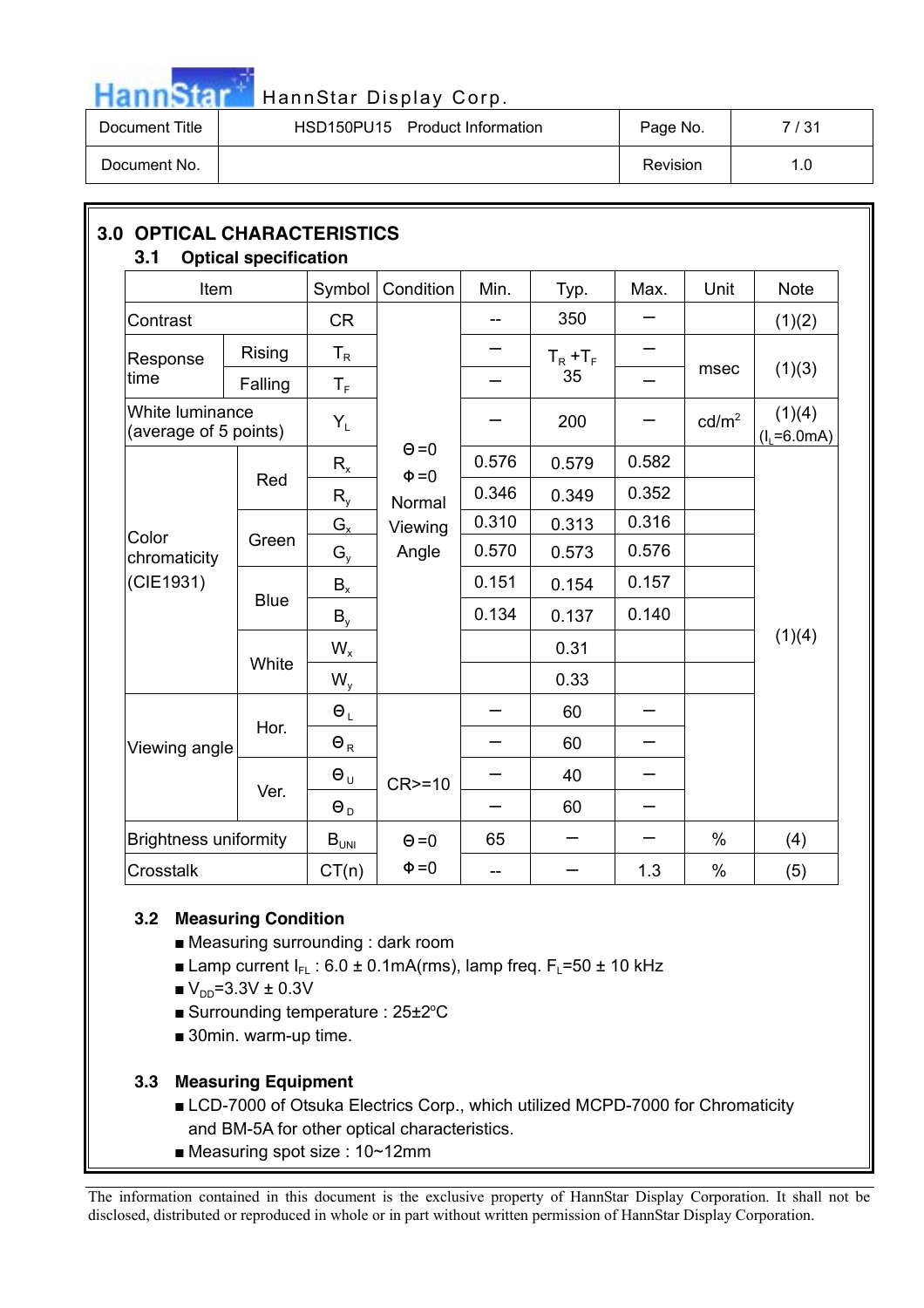|                | HannStar Display Corp.         |          |      |
|----------------|--------------------------------|----------|------|
| Document Title | HSD150PU15 Product Information | Page No. | 8/31 |
| Document No.   |                                | Revision | 1.0  |



The information contained in this document is the exclusive property of HannStar Display Corporation. It shall not be disclosed, distributed or reproduced in whole or in part without written permission of HannStar Display Corporation.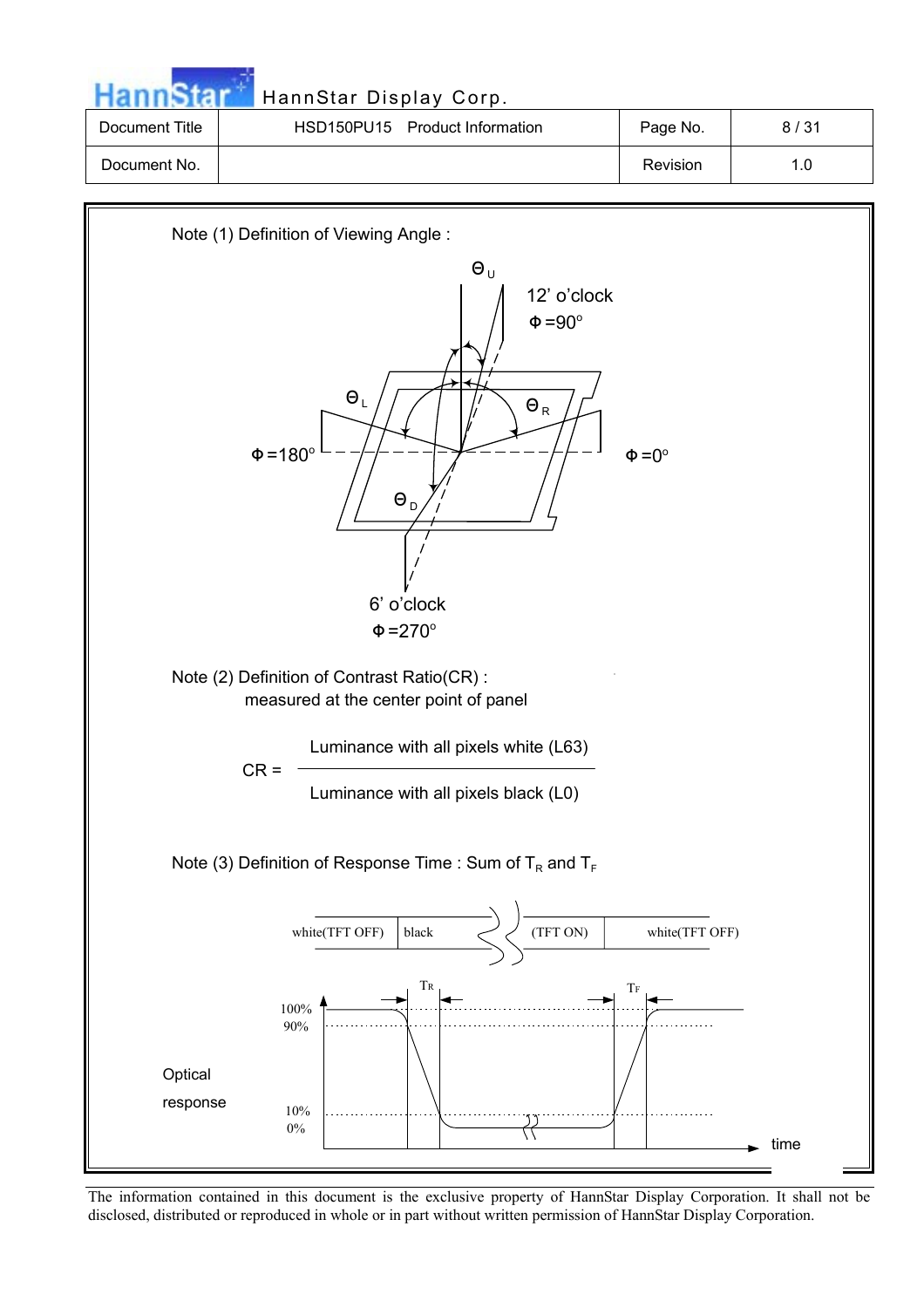|                | HannStar Display Corp.         |          |      |
|----------------|--------------------------------|----------|------|
| Document Title | HSD150PU15 Product Information | Page No. | 9/31 |
| Document No.   |                                | Revision | 1.0  |
|                |                                |          |      |



The information contained in this document is the exclusive property of HannStar Display Corporation. It shall not be disclosed, distributed or reproduced in whole or in part without written permission of HannStar Display Corporation.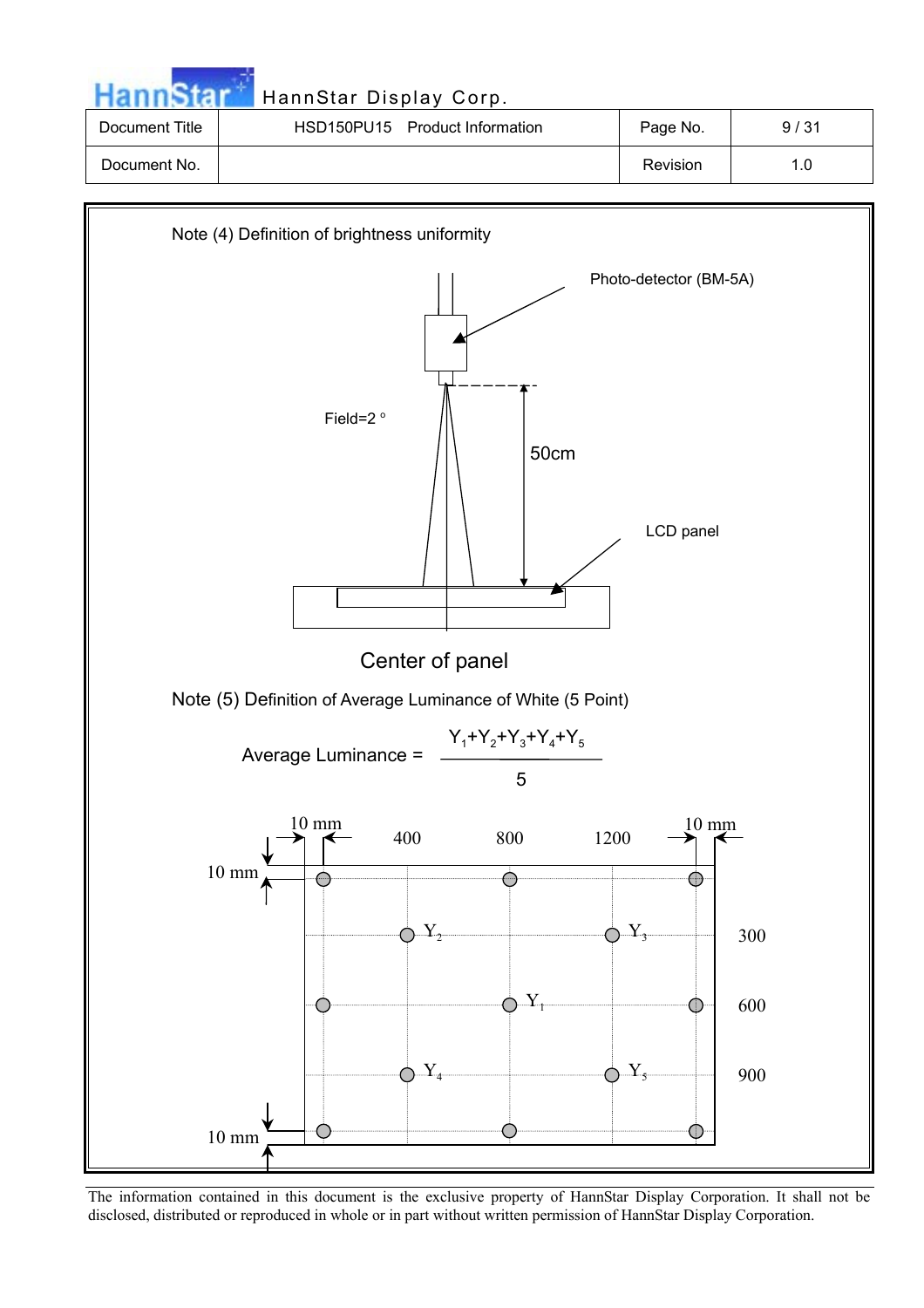| <b>HannStar</b> | HannStar Display Corp.         |          |       |  |  |
|-----------------|--------------------------------|----------|-------|--|--|
| Document Title  | HSD150PU15 Product Information | Page No. | 10/31 |  |  |
| Document No.    |                                | Revision | 1.0   |  |  |

Luminance uniformity =  $\frac{300\%}{400\%}$ Note (6) Definition of crosstalk  $CT(1) \sim CT(4)$  $\lfloor L(n) - LB(n) \rfloor$  $CT(n) =$   $\frac{1}{2}$  x 100% , n = 1 ~ 4  $L(n)$ Where L(n) = Luminance of point "n" at pattern A (cd/m<sup>2</sup>), n=1 $\sim$ 4 LB(n) = Luminance of point "n" at pattern B (cd/m<sup>2</sup>), n=1 $\sim$ 4 The location measured will be exactly the same in both patterns. L0 : Luminance with all pixels black L63 : Luminance with all pixels white  $rac{1}{8}$  V  $\overline{V_1}$ 8  $\frac{1}{4}$  V  $\frac{1}{4}$  V 4  $\frac{1}{2}$  V  $\pm$ 2 V 1  $\overrightarrow{H}$ 1  $rac{1}{8}H$ H 1  $\frac{1}{4}H$  $\frac{1}{4}$ H  $\overline{L(1)}$  $\overline{L(2)}$  $L(3)$  $L(4)$  $\frac{1}{2}$ H  $\frac{1}{\mathsf{S}}\mathsf{V}$  $\div$ 8  $\overline{V}$ <sup>1</sup> 8  $\frac{1}{4}$  V 4  $\frac{1}{4}$  V 4  $\frac{1}{2}$  V ۳ 2 V 1  $\rm H^i$ 1  $rac{1}{8}H$ H 1  $\frac{1}{4}$ H  $\frac{1}{4}$ H  $LB(1)$  $LB(2)$  $LB(3)$  $LB(4)$  $\frac{1}{2}$ H Pattern A Pattern B Gray scale: L31 Gray scale: L0 Gray scale: L31 (Min Luminance of 13 points) (Max Luminance of 13 points)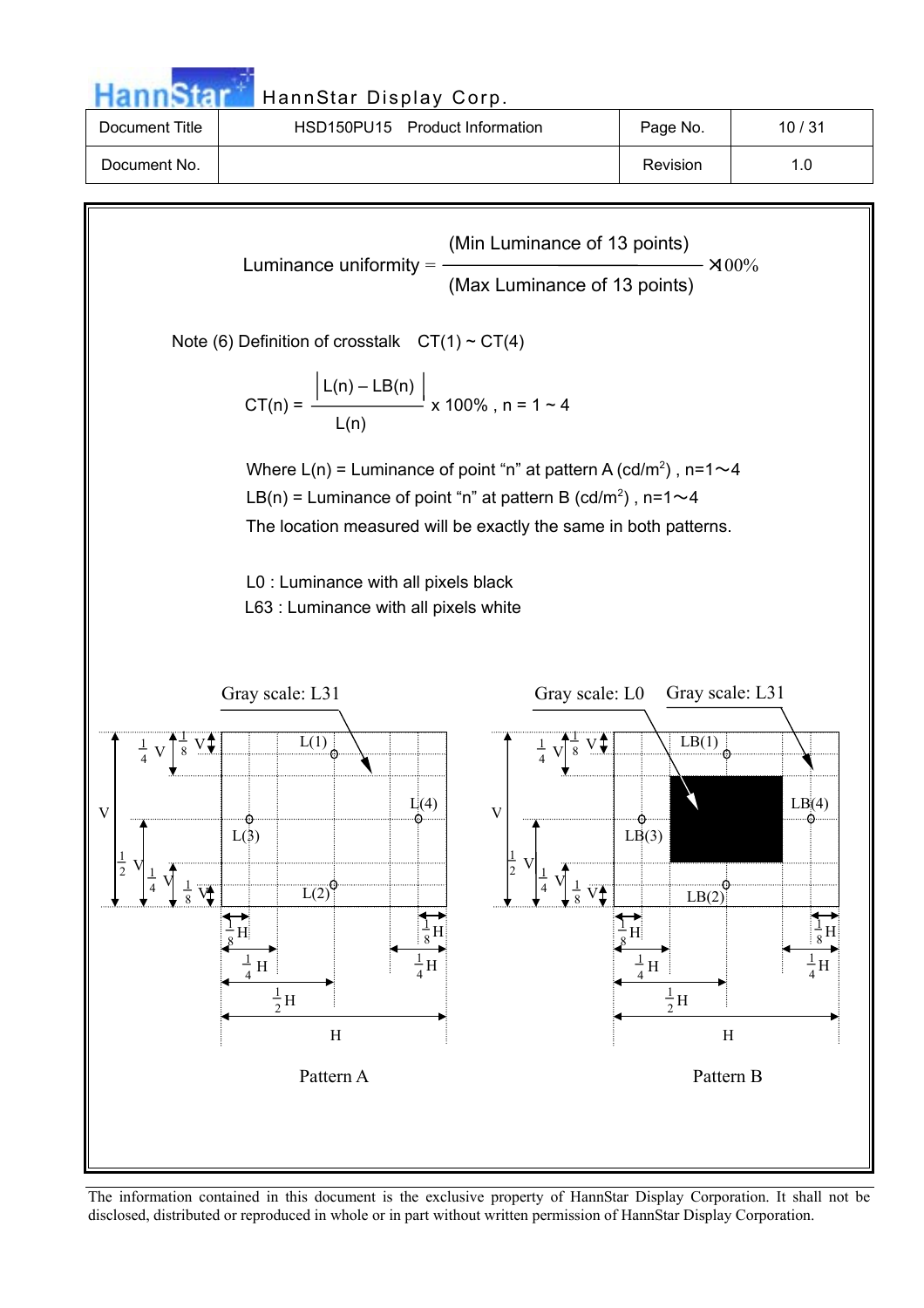

# Hann Star HannStar Display Corp.

| Document Title | HSD150PU15 Product Information | Page No. | 11 / 31 |
|----------------|--------------------------------|----------|---------|
| Document No.   |                                | Revision |         |

# **4.0 ELECTRICAL CHARACTERISTICS**

# **4.1 TFT LCD Module**

| Item                       |        | Symbol                     | Min.   | Typ.  | Max.  | Unit       | <b>Note</b>    |
|----------------------------|--------|----------------------------|--------|-------|-------|------------|----------------|
| Voltage of power supply    |        | $\mathsf{V}_{\mathsf{DD}}$ | 3.0    | 3.3   | 3.6   | V          |                |
| Signal Input<br>voltage    | High   | $V_{\text{IH}}$            |        |       | 100   | <b>MV</b>  |                |
|                            | Low    | $V_{IL}$                   | $-100$ |       |       | mV         | $V_{CM=}$ 1.2V |
| Current of power<br>supply | Mosaic | Inn                        | 520    | 600   | 680   | mA         | (1)            |
| Vsync frequency            |        | $f_{\vee}$                 |        | 60.00 | 60.00 | Hz         | (2)            |
| Hsync frequency            |        | $f_H$                      |        | 75.00 |       | <b>KHz</b> |                |
| Main frequency             |        | $f_{\textrm{\tiny{DCLK}}}$ | 75.50  | 81.00 | 81.00 | <b>MHz</b> |                |

Note (1) Mosaic : Dot checker image

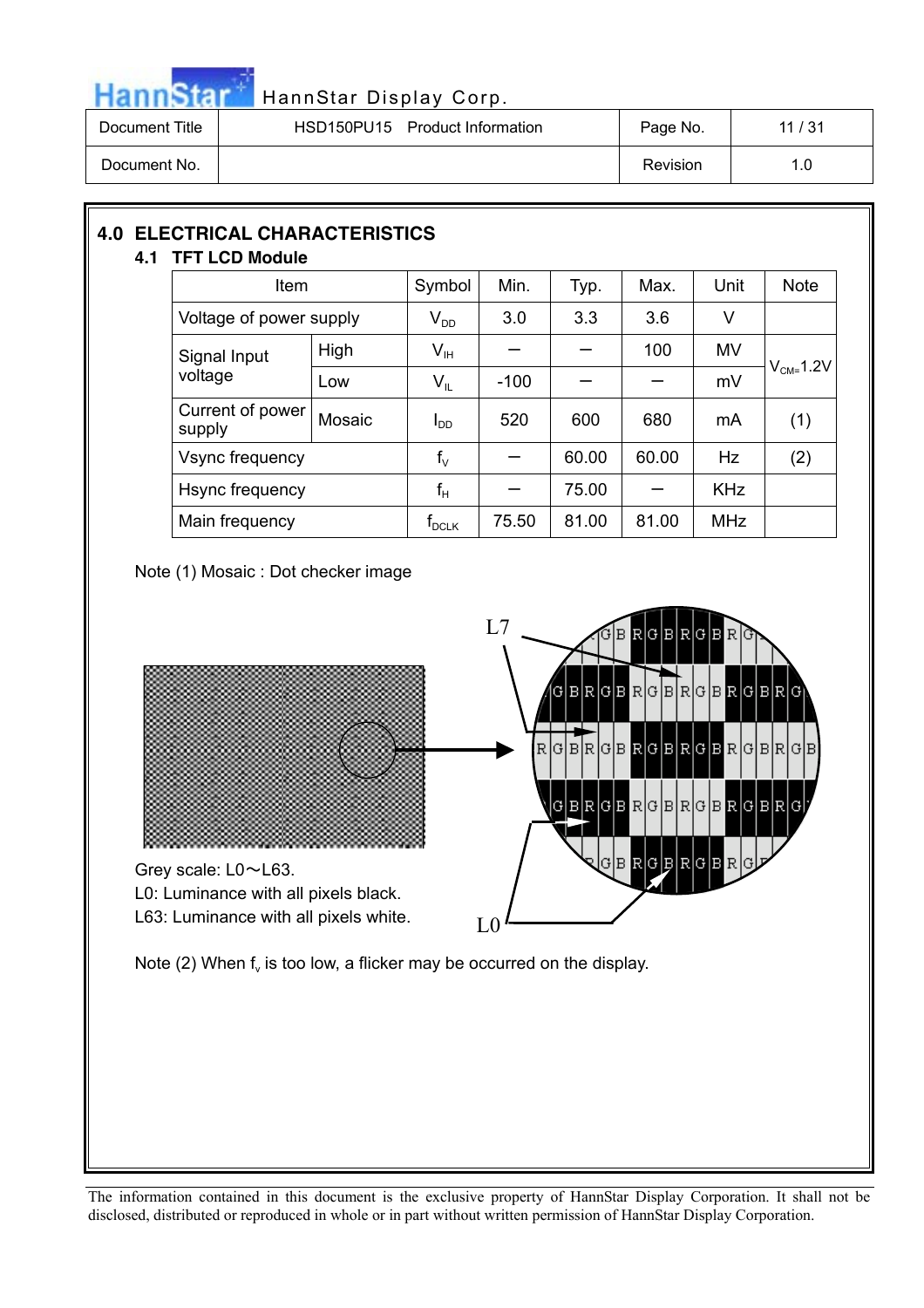

# HannStar HannStar Display Corp.

| Document Title | HSD150PU15 Product Information | Page No. | 12/31 |
|----------------|--------------------------------|----------|-------|
| Document No.   |                                | Revision |       |

# **4.2 Back-Light Unit**

The back-light system is an edge-lighting type with 1 CCFL(Cold Cathode Fluorescent Lamp). The characteristics of the lamp1 are shown in following tables.

| Item                | Symbol | Min.   | Typ. | Max. | Unit       | <b>Note</b>           |
|---------------------|--------|--------|------|------|------------|-----------------------|
| Lamp current        | IL     | 2.0    | 6.0  | 6.5  | MA(rms)    | (1)                   |
| Lamp voltage        | VL     | 607    | 675  | 743  | V(rms)     | $I_1 = 6.0 \text{mA}$ |
| Frequency           | fL     |        | 52   |      | <b>KHz</b> | (2)                   |
| Operating life time | Hr     | 10,000 |      |      | Hour       | (3)                   |
| Startup voltage     | Vs     |        |      | 970  | V(rms)     | At $0^{\circ}C(4)$    |

Note (1) Lamp current is measured with current meter for high frequency as shown below. Specified valued are for a lamp.





- Note (2) Lamp frequency may produce interference with horizontal synchronous frequency and this may cause line flow on the display. Therefore lamp frequency shall be detached from the horizontal synchronous frequency and its harmonics as far as possible in order to avoid interference.
- Note (3) Life time (Hr) can be defined as the time in which it continues to operate under the condition: Ta=25 $\pm 3^{\circ}$ C, I<sub>L</sub>=6.0mA(rms) and f<sub>L</sub>=51kHz until one of the following event occurs :
	- 1. When the brightness becomes 50%
	- 2. When the startup voltage(Vs) at  $0^{\circ}$ C becomes higher than the maximal Value of Vs specified above.
- Note (4) Max. startup voltage shall be defined as max. voltage which CCFL can be startup. When the customer select the inverter, the min. value of startup voltage must be higher than CCFL's max. startup voltage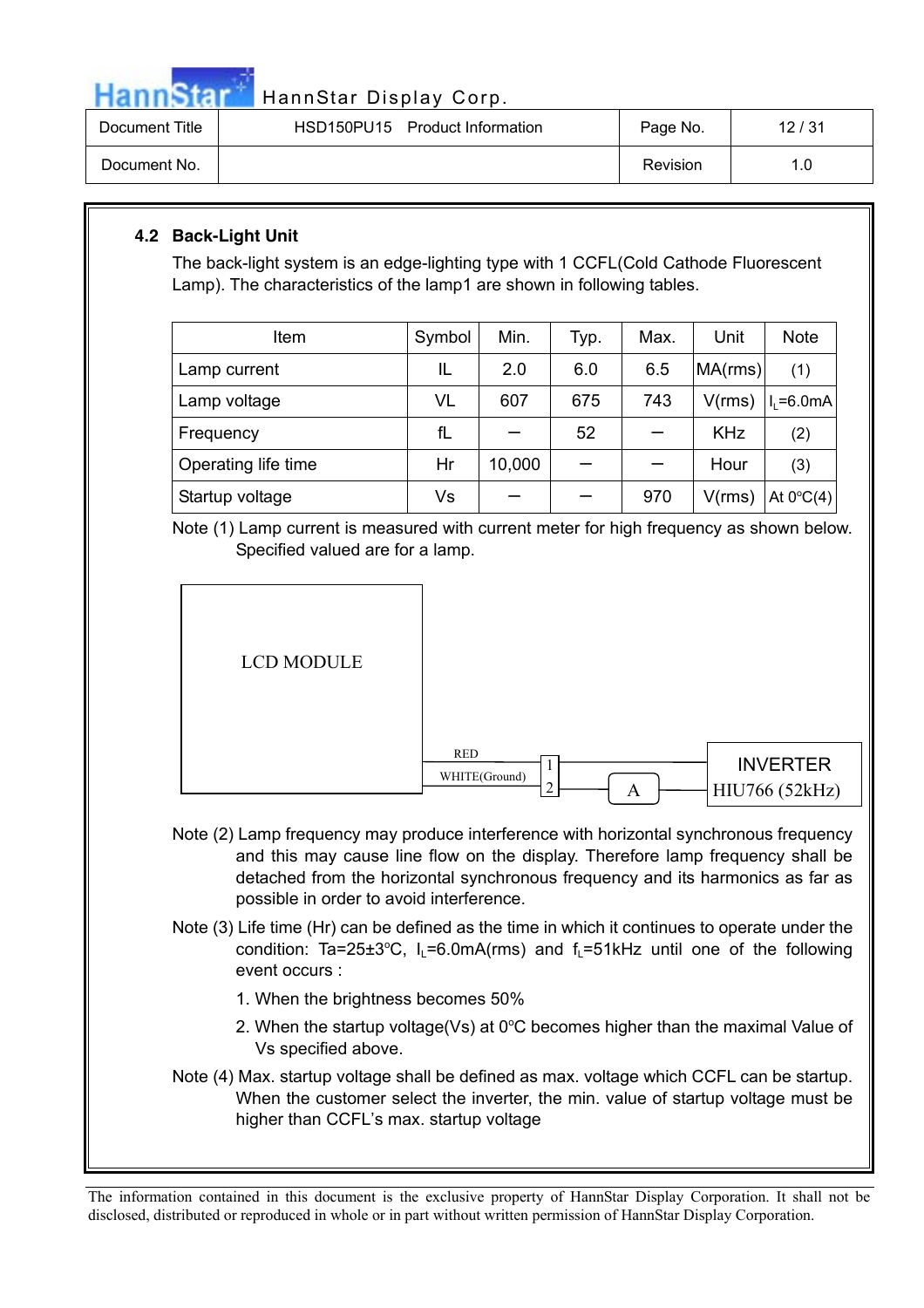|                | HannStar Display Corp.         |          |       |
|----------------|--------------------------------|----------|-------|
| Document Title | HSD150PU15 Product Information | Page No. | 13/31 |
| Document No.   |                                | Revision | 1.0   |

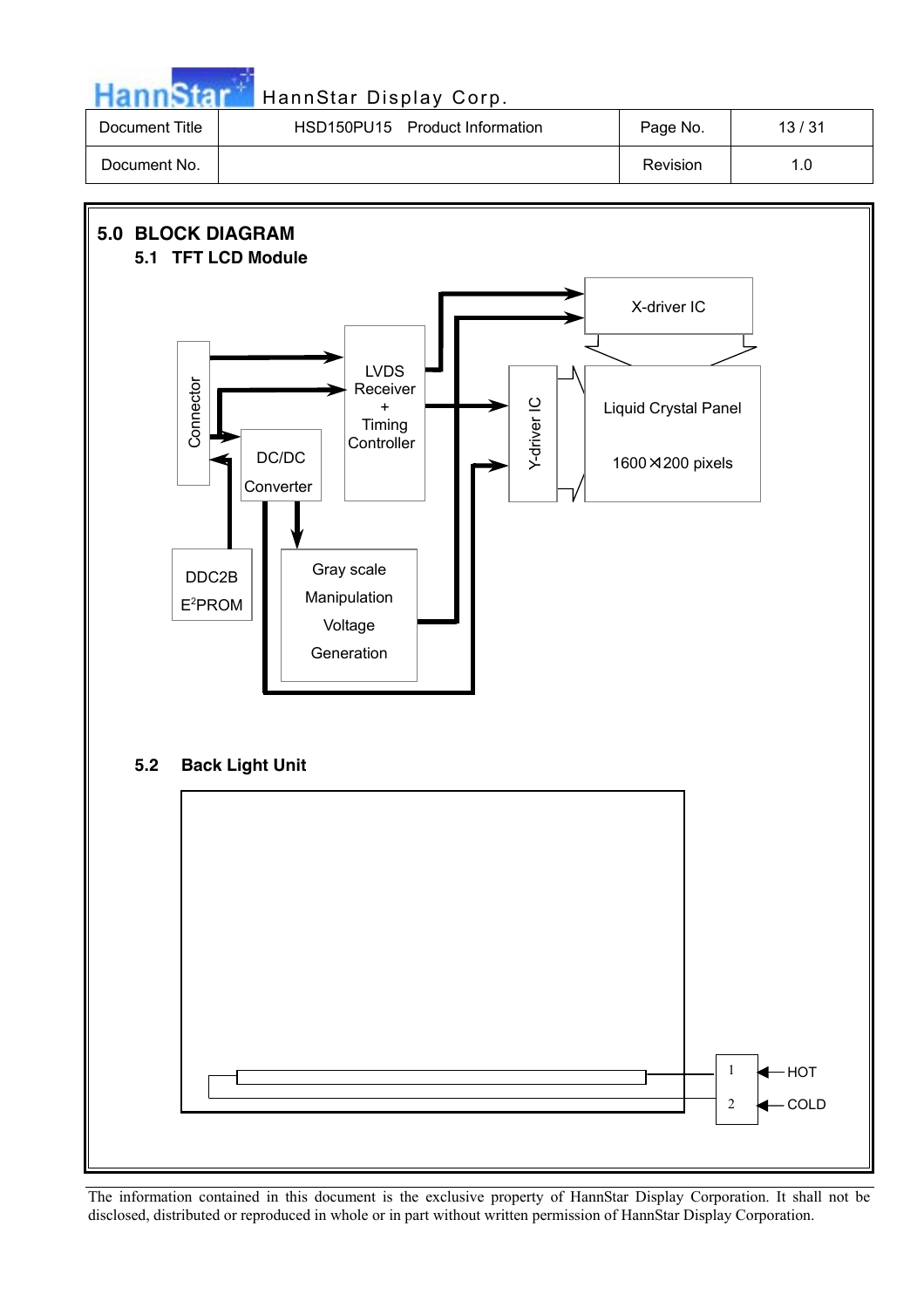

Document Title | HSD150PU15 Product Information | Page No. | 14/31

Document No. 2008. The series of the series of the series of the series of the series of the series of the series of the series of the series of the series of the series of the series of the series of the series of the ser

#### **6.0 INTERFACE PIN CONNECTION 6.1 TFT LCD Module** CN1<sup>1)</sup> INPUT SIGNAL (FI-XB30SR-HF11A/JAPAN AVIATION ELECTRONICS INDUSTRY,LTD.)<sup>1)</sup> MATING CONNECTOR: FI-X30M,FI-X30MR Terminal no. | Symbol | Function 1 GND Ground 2 VDD Power Supply : +3.3V 3 VDD Power Supply : +3.3V 4 VEDID DDC 3.3V power 5 NC Reserved for supplier test point 6 | CIKEDID | DDC clock 7 | DATAEDID | DDC data 8 **EINO-** EVEN Transmission Data of Pixels 0 (Negative : -) 9 EIN0+ EVEN Transmission Data of Pixels 0 (Positive : +) 10 | GND Ground 11 **EIN1-** EVEN Transmission Data of Pixels 1 (Negative : -) 12 EIN1+ EVEN Transmission Data of Pixels 1 (Positive : +) 13 | GND Ground 14 EIN2- EVEN Transmission Data of Pixels 2 (Negative : -) 15 EIN2+ EVEN Transmission Data of Pixels 2 (Positive : +) 16 | GND Ground 17 | ECLK- | EVEN Sample Clock (Negative : -) 18 **ECLK+** EVEN Sample Clock (Positive : +) 19 **GND** Ground 20 **OINO-** OINO- **ODD Transmission Data of Pixels 0 (Negative : -)** 21 **OIN0+** ODD Transmission Data of Pixels 0 (Positive : +) 22 GND Ground 23 OIN1- ODD Transmission Data of Pixels 1 (Negative : -) 24 OIN1+ ODD Transmission Data of Pixels 1 (Positive : +) 25 | GND Ground 26 **OIN2- OIN2- OID Transmission Data of Pixels 2 (Negative : -)** 27 **OIN2+** ODD Transmission Data of Pixels 2 (Positive : +) 28 GND Ground 29 OCLK- ODD Sample Clock (Negative : -) 30 OCLK+ ODD Sample Clock (Positive : +)

Note 1) Please connects NC pin to nothing. Don't connect it to ground nor to other signal input. (NC pin should be open.)

# **6.2 Back-Light Unit**

CN2 CCFL Power Source (BHSR-02VS-1) / JAPAN SOLDERLESS TERMINAL MFG CO., LTD.

| Terminal no.<br>Symbol |  | Function                         |
|------------------------|--|----------------------------------|
|                        |  | CCFL power supply (high voltage) |
|                        |  | CCFL power supply (low voltage)  |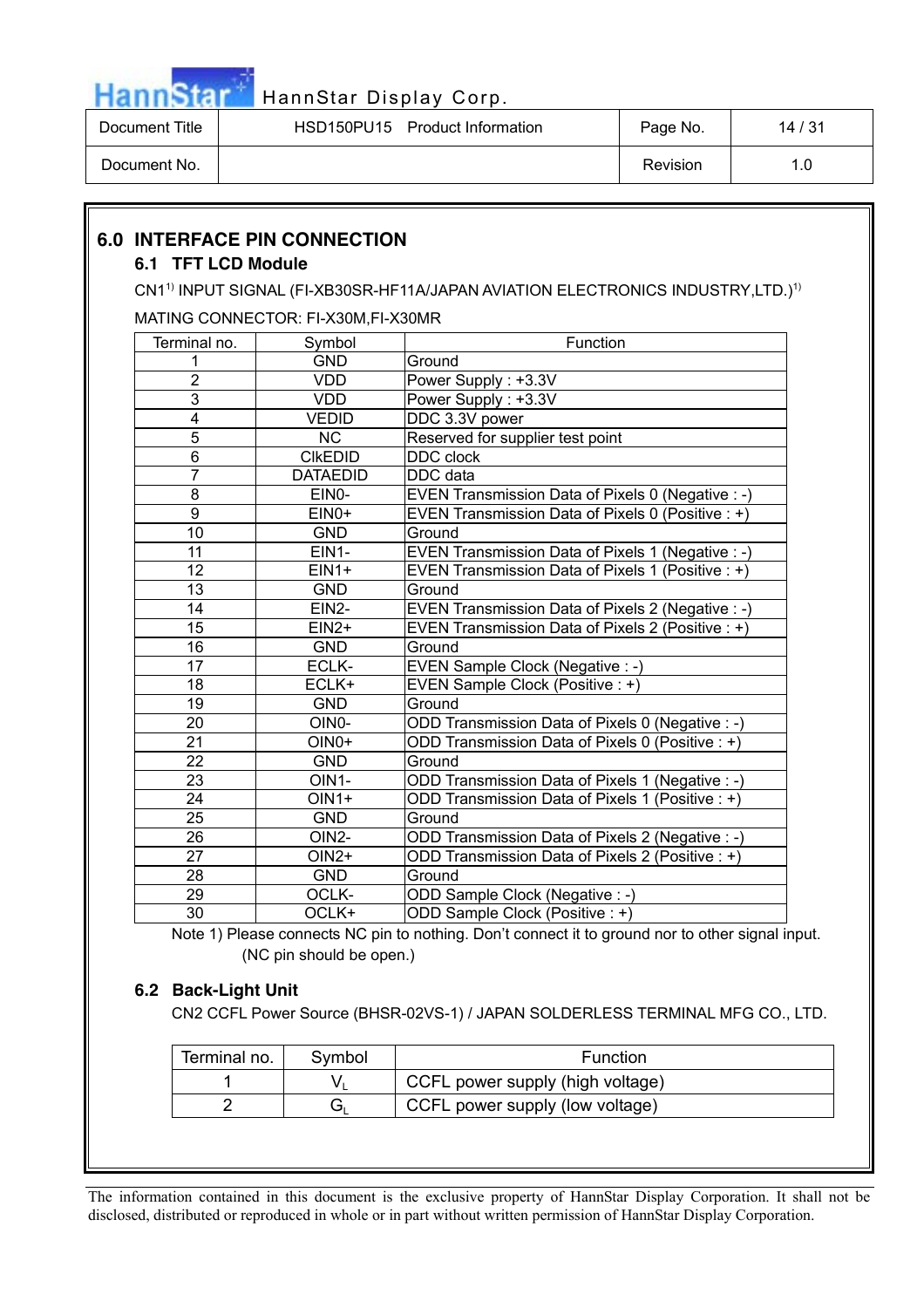| <b>HannStar</b> |  |  |
|-----------------|--|--|
|                 |  |  |
|                 |  |  |
|                 |  |  |

| Document Title | HSD150PU15 Product Information | Page No. | 15/31 |
|----------------|--------------------------------|----------|-------|
| Document No.   |                                | Revision |       |

| 6.3                     | Relationship Between Displayed Color and Input |                |                  |                    |                         |                         |                  |              |             |                         |             |              |                  |              |                         |                         |                        |                         |                         |                          |
|-------------------------|------------------------------------------------|----------------|------------------|--------------------|-------------------------|-------------------------|------------------|--------------|-------------|-------------------------|-------------|--------------|------------------|--------------|-------------------------|-------------------------|------------------------|-------------------------|-------------------------|--------------------------|
|                         |                                                | <b>MSB</b>     |                  |                    |                         | <b>LSB</b>              |                  | <b>MSB</b>   |             |                         |             |              | <b>LSB</b> MSB   |              |                         |                         |                        |                         | <b>LSB</b>              | Gray scale               |
|                         | Display                                        | R <sub>5</sub> | R <sub>4</sub>   | R <sub>3</sub>     | R <sub>2</sub>          | R <sub>1</sub>          |                  |              |             | R0G5 G4 G3 G2G1         |             |              | G0 B5 B4         |              |                         | <b>B3</b>               | <b>B2</b>              | <b>B1</b>               | B <sub>0</sub>          | level                    |
|                         | <b>Black</b>                                   | L              | L                | $\mathbb L$        | L                       | $\mathbb L$             | $\mathbb L$      | L            | $\mathbb L$ | $\mathbb L$             | $\mathbb L$ | $\mathbb L$  | L                | L            | $\mathbb L$             | L                       | L                      | $\mathbb L$             | L                       | $\overline{\phantom{a}}$ |
|                         | Blue                                           | L              | L                | L                  | L                       | L                       | $\mathbb L$      | L            | L           | L                       | L           | L            | L                | $\,$ H       | $\,$ H                  | Η                       | Η                      | Η                       | Η                       | $\blacksquare$           |
|                         | Green                                          | L              | L<br>$\mathbb L$ | L<br>$\mathbb L$   | L<br>$\mathbb L$        | L<br>$\mathbb L$        | L<br>$\mathbb L$ | H            | $\rm H$     | Η                       | Η           | Η            | $\rm H$          | $\mathbb L$  | $\mathbb L$<br>$\rm H$  | $\mathbb L$<br>H        | $\mathbb L$<br>$\rm H$ | $\mathbb L$<br>$\rm H$  | $\mathbb L$<br>$\rm H$  | $\overline{\phantom{a}}$ |
| <b>Basic</b>            | Light Blue                                     | L              |                  |                    |                         |                         |                  | H            | $\rm H$     | Η                       | Η           | Η            | Η                | $\rm H$      |                         |                         |                        |                         |                         | $\blacksquare$           |
| color                   | Red                                            | H              | Η                | Η                  | Η                       | H                       | Η                | L            | L           | L                       | L           | $\mathbb L$  | L<br>$\mathbb L$ | L            | L                       | L                       | $\mathbb L$            | $\mathbb L$             | $\mathbb L$             | $\overline{\phantom{0}}$ |
|                         | Purple                                         | $\mathbf H$    | $\overline{H}$   | $\mathbf H$        | $\overline{\mathrm{H}}$ | $\overline{\mathrm{H}}$ | $\rm H$          | L            | L           | L                       | L           | $\mathbf L$  |                  | Η            | $\rm H$                 | $\overline{\mathrm{H}}$ | $\rm H$                | $\mathbf H$             | $\rm H$                 | $\overline{\phantom{a}}$ |
|                         | Yellow                                         | H              | Η                | $\rm H$            | $\rm H$                 | $\rm H$                 | Η                | H            | $\rm H$     | Η                       | Η           | Η            | $\mathbf H$      | $\mathbb L$  | $\mathbb L$             | L                       | $\mathbb L$            | $\mathbb L$             | $\mathbb L$             | $\overline{\phantom{a}}$ |
|                         | White                                          | $\,$ H         | Η                | $\rm H$            | $\rm H$                 | $\rm H$                 | $\rm H$          | H            | $\rm H$     | Η                       | Η           | Η            | $\rm H$          | $\,$ H       | $\rm H$                 | $\rm H$                 | $\rm H$                | $\rm H$                 | $\rm H$                 | $\overline{\phantom{0}}$ |
|                         | <b>Black</b>                                   | L              | L                | L                  | L                       | L                       | L                | L            | L           | L                       | L           | L            | L                | L            | L                       | L                       | L                      | $\mathbb L$             | L                       | L <sub>0</sub>           |
|                         |                                                | L              | $\mathbb L$      | L                  | L                       | L                       | Η                | L            | L           | L                       | L           | L            | L                | $\mathbb L$  | $\mathbb L$             | L                       | $\mathbb L$            | $\mathbb L$             | L                       | L1                       |
|                         |                                                | L              | L                | L                  | L                       | $\rm H$                 | L                | L            | L           | L                       | L           | $\mathbb L$  | L                | L            | $\mathbb L$             | L                       | L                      | L                       | $\mathbb L$             | $\overline{L2}$          |
| Gray                    | Dark                                           |                |                  |                    |                         |                         |                  |              |             |                         |             |              |                  |              |                         |                         |                        |                         |                         |                          |
| scale                   | ↑                                              |                |                  |                    |                         |                         |                  |              |             |                         |             |              |                  |              |                         |                         |                        |                         |                         | L3                       |
| of Red                  |                                                |                |                  |                    |                         |                         |                  |              |             |                         |             |              |                  |              |                         |                         |                        |                         |                         | L60                      |
|                         | Light                                          |                |                  |                    |                         |                         |                  |              |             |                         |             |              |                  |              |                         |                         |                        |                         |                         |                          |
|                         |                                                | Η              | Н                | $\rm H$            | Η                       | L                       | Η                | L            | L           | L                       | L           | L            | L                | L            | L                       | L                       | L                      | L                       | L                       | L61                      |
|                         |                                                | H              | Н                | Η                  | Η                       | Η                       | L                | L            | L           | L                       | L           | L            | L                | $\mathbb L$  | $\mathbb L$             | L                       | $\mathbb L$            | $\mathbb L$             | L                       | L62                      |
|                         | Red                                            | H              | Η                | $\rm H$            | $\rm H$                 | $\rm H$                 | $\rm H$          | L            | $\mathbb L$ | L                       | $\mathbb L$ | $\mathbb L$  | $\mathbb L$      | L            | $\mathbb L$             | $\mathbb L$             | $\mathbb L$            | $\mathbb L$             | $\mathbb L$             | Red L63                  |
|                         | <b>Black</b>                                   | L              | L                | L                  | L                       | $\mathbb L$             | L                | L            | L           | L                       | L           | L            | L                | L            | L                       | L                       | L                      | $\mathbb L$             | L                       | L0                       |
|                         |                                                | L              | L                | L                  | L                       | L                       | L                | $\mathbb L$  | L           | L                       | L           | $\mathbf L$  | $\rm H$          | $\mathbb L$  | $\mathbb L$             | $\mathbb L$             | $\mathbb L$            | $\overline{\mathbb{L}}$ | $\mathbb L$             | L1                       |
|                         |                                                | L              | L                | L                  | L                       | L                       | L                | L            | L           | L                       | L           | H            | L                | L            | L                       | L                       | L                      | L                       | L                       | $\overline{L2}$          |
|                         | Dark                                           |                |                  |                    |                         |                         |                  |              |             |                         |             |              |                  |              |                         |                         |                        |                         |                         |                          |
| Gray                    |                                                |                |                  |                    |                         |                         |                  |              |             |                         |             |              |                  |              |                         |                         |                        |                         |                         | L3                       |
| scale of                |                                                |                |                  |                    |                         |                         |                  |              |             |                         |             |              |                  |              |                         |                         |                        |                         |                         | L60                      |
| Green                   | Light                                          |                |                  |                    |                         |                         |                  |              |             |                         |             |              |                  |              |                         |                         |                        |                         |                         |                          |
|                         |                                                |                |                  |                    |                         |                         |                  |              |             |                         |             |              |                  |              |                         |                         |                        |                         |                         |                          |
|                         |                                                | L              | L                | L                  | $\mathbb L$             | $\mathbb L$             | L                | H            | Η           | Η                       | Η           | L            | $\rm H$          | L            | $\mathbb L$             | L                       | $\mathbb L$            | L                       | L                       | L61                      |
|                         |                                                | L              | L                | L                  | L                       | $\mathbb L$             | L                | H            | Η           | Η                       | H           | Η            | $\mathbb L$      | $\mathbb L$  | $\mathbb L$             | $\mathbb L$             | $\mathbb L$            | $\mathbb L$             | $\mathbb L$             | L62                      |
|                         | Green                                          | L              | L                | L                  | L                       | $\bar{L}$               | L                | $\mathbf H$  | H           | Η                       | H           | Η            | $\mathbf H$      | $\mathbb L$  | $\mathbb L$             | L                       | $\mathbb L$            | $\mathbb L$             | L                       | Green L63                |
|                         | <b>Black</b>                                   | L              | L                | L                  | L                       | L                       | L                | L            | L           | L                       | L           | L            | L                | L            | L                       | L                       | L                      | L                       | L                       | L <sub>0</sub>           |
|                         |                                                | L              | $\mathbb L$      | L                  | L                       | $\mathbb L$             | $\mathbb L$      | $\mathbb L$  | L           | $\mathbb L$             | $\mathbb L$ | $\mathbf L$  | L                | $\mathbb L$  | $\mathbb L$             | $\mathbb L$             | $\mathbb L$            | $\mathbb L$             | $\rm H$                 | L1                       |
|                         |                                                | L              | L                | L                  | L                       | L                       | L                | L            | L           | L                       | L           | L            | L                | $\mathbb L$  | L                       | L                       | L                      | Η                       | L                       | L2                       |
|                         | Dark                                           |                |                  |                    |                         |                         |                  |              |             |                         |             |              |                  |              |                         |                         |                        |                         |                         |                          |
| Gray                    | $\uparrow$                                     |                |                  |                    |                         |                         |                  |              |             |                         |             |              |                  |              |                         |                         |                        |                         |                         | L3                       |
| scale of<br><b>Blue</b> |                                                |                |                  |                    |                         |                         |                  |              |             |                         |             |              |                  |              |                         |                         |                        |                         |                         | L60                      |
|                         | Light                                          |                |                  |                    |                         |                         |                  |              |             |                         |             |              |                  |              |                         |                         |                        |                         |                         |                          |
|                         |                                                | L              | L                | L                  | L                       | L                       | L                | L            | L           | L                       | L           | L            | L                | Η            | Η                       | Η                       | Η                      | L                       | Η                       | L61                      |
|                         |                                                | L              | L                | L                  | L                       | L                       | L                | $\mathbf L$  | L           | L                       | L           | L            | L                | Η            | Η                       | Η                       | Η                      | Η                       | L                       | L62                      |
|                         | <b>Blue</b>                                    | $\mathbb L$    | $\mathbb L$      | $\mathbb L$        | $\mathbb L$             | $\mathbb L$             | $\mathbb L$      | $\mathbb L$  | $\mathbf L$ | $\mathbf L$             | $\mathbf L$ | $\mathbf L$  | $\mathbf L$      | $\, {\rm H}$ | $\rm H$                 | $\rm H$                 | $\rm H$                | $\rm H$                 | $\rm H$                 | Blue L63                 |
|                         | <b>Black</b>                                   | $\mathbb L$    | L                | $\mathbb L$        | L                       | L                       | L                | L            | L           | $\mathbb L$             | L           | $\mathbb L$  | L                | L            | $\mathbb L$             | L                       | L                      | $\mathbb L$             | $\mathbb L$             | L <sub>0</sub>           |
|                         |                                                | L              | $\mathbb L$      | $\mathbb L$        | $\mathbb L$             | $\mathbb L$             | $\rm H$          | L            | $\mathbb L$ | $\mathbb L$             | $\mathbb L$ | $\Gamma$     | $\rm H$          | $\mathbb L$  | $\overline{\mathbb{L}}$ | $\mathbb L$             | $\mathbb L$            | $\mathbb L$             | $\rm H$                 | L1                       |
|                         |                                                | L              | L                | $\mathbb L$        | $\mathbb L$             | $\rm H$                 | L                | L            | $\mathbf L$ | $\overline{\mathbb{L}}$ | $\mathbf L$ | $\rm H$      | $\mathbb L$      | $\mathbb L$  | $\mathbb L$             | $\mathbb L$             | $\mathbb L$            | $\overline{\rm H}$      | $\overline{\mathbb{L}}$ | L2                       |
|                         |                                                |                |                  |                    |                         |                         |                  |              |             |                         |             |              |                  |              |                         |                         |                        |                         |                         |                          |
| Gray                    | Dark                                           |                |                  |                    |                         |                         |                  |              |             |                         |             |              |                  |              |                         |                         |                        |                         |                         |                          |
| scale of                | $\uparrow$                                     |                |                  |                    | $\ddot{\cdot}$          |                         |                  |              |             | :                       |             |              |                  |              |                         |                         |                        |                         |                         | L3                       |
| White &                 | $\perp$                                        |                |                  |                    |                         |                         |                  |              |             |                         |             |              |                  |              |                         |                         |                        |                         |                         | L60                      |
| <b>Black</b>            | Light                                          |                |                  |                    |                         |                         |                  |              |             |                         |             |              |                  |              |                         |                         |                        |                         |                         |                          |
|                         |                                                | Η              | Η                | H                  | $\,$ H                  | $\mathbb L$             | Η                | H            | Η           | Η                       | Η           | L            | Η                | Η            | $\,$ H                  | Η                       | $\,$ H                 | L                       | Η                       | L61                      |
|                         |                                                | $\rm H$        | $\rm H$          | $\rm H$            | $\overline{\rm H}$      | $\overline{\rm H}$      | $\mathbb L$      | H            | $\rm H$     | $\rm H$                 | $\rm H$     | $\, {\rm H}$ | $\mathbb L$      | $\, {\rm H}$ | $\rm H$                 | $\, {\rm H}$            | $\rm H$                | $\rm H$                 | $\mathbb L$             | L62                      |
|                         | White                                          | $\rm H$        | $\rm H$          | $\overline{\rm H}$ | $\rm H$                 | $\rm H$                 | $\rm H$          | $\, {\rm H}$ | $\rm H$     | $\rm H$                 | $\rm H$     | $\, {\rm H}$ | $\rm H$          | $\, {\rm H}$ | $\rm H$                 | $\rm H$                 | $\rm H$                | $\rm H$                 | $\rm H$                 | White L63                |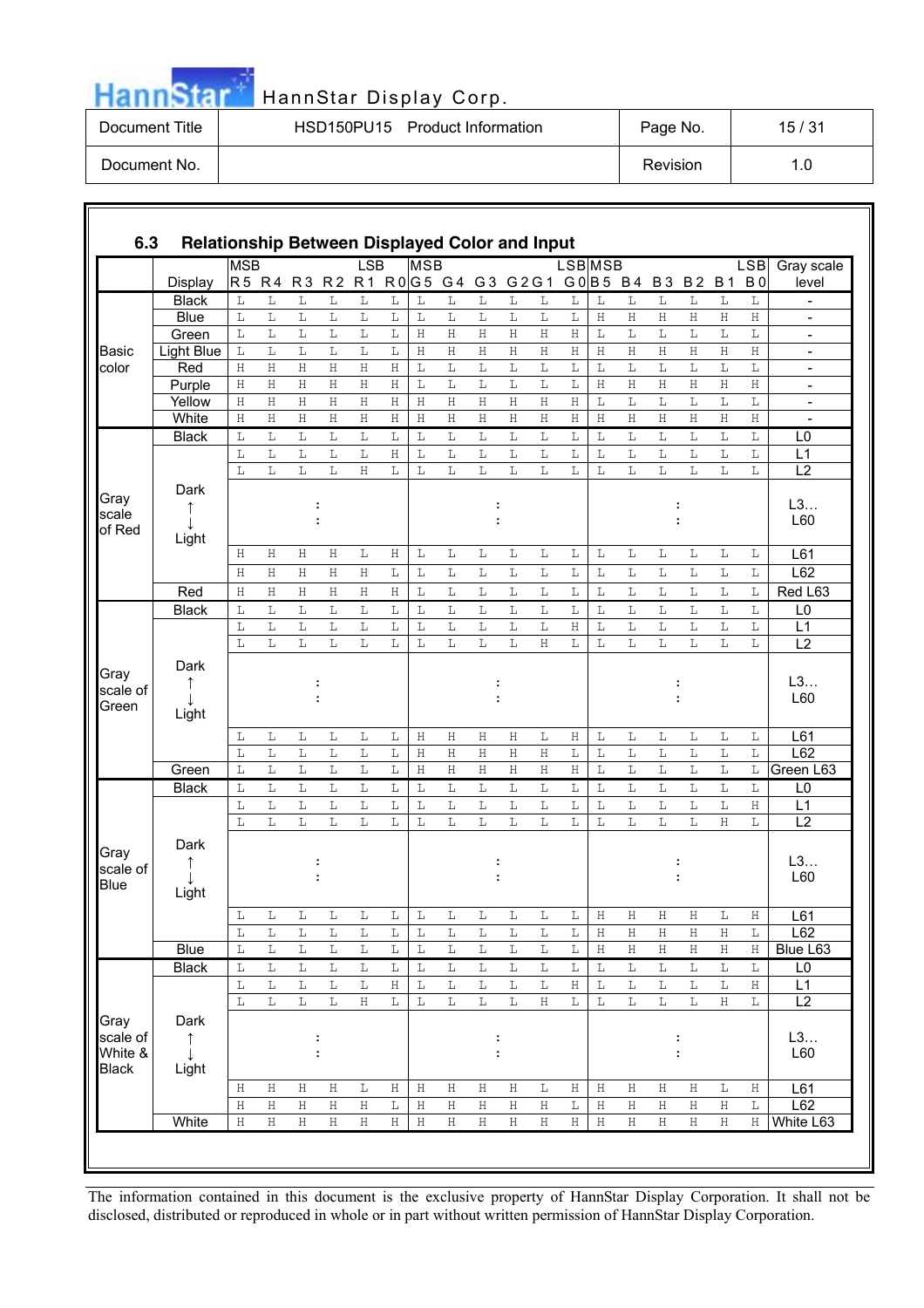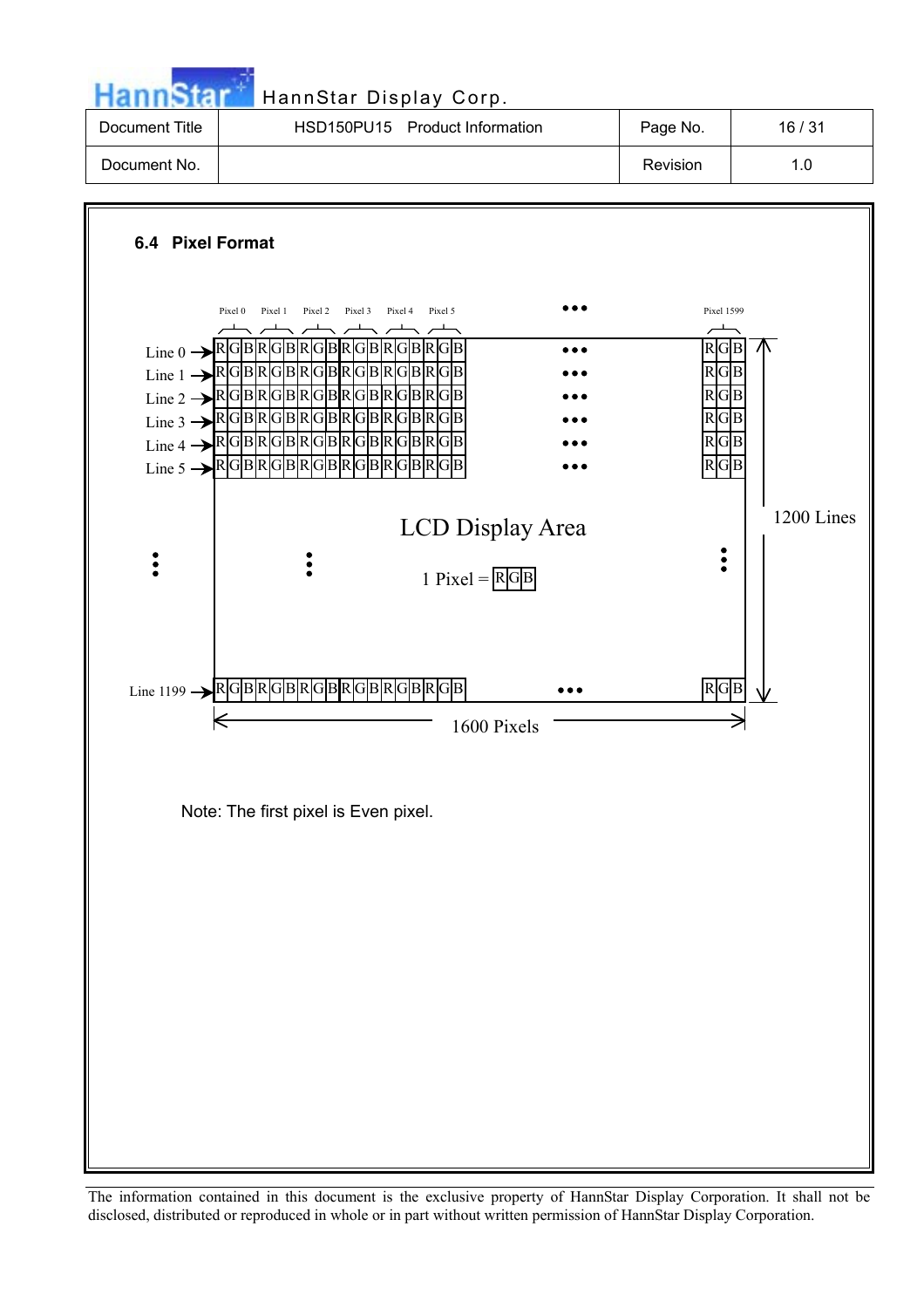

| Document Title | HSD150PU15<br><b>Product Information</b> | Page No. | 17/31 |
|----------------|------------------------------------------|----------|-------|
| Document No.   |                                          | Revision |       |

# **6.5 RECOMMENDED TRANSMITTER TO HSD150PU15-A INTERFACE ASSIGNMENT Case1: EVEN DATA (6bit transmitter)**

| THC63LVDM63A       |                |                 |                                        |                                 |                  |                         |
|--------------------|----------------|-----------------|----------------------------------------|---------------------------------|------------------|-------------------------|
| Input terminal no. |                |                 | Input signal                           | Output                          |                  | <b>HSD150PU15-A</b>     |
|                    |                |                 | (Graphics controller output signal)    | signal                          |                  | interface(CN1)          |
| Symbol             | Terminal       | Symbol          | Function                               | Symbol                          | <b>Terminal</b>  | Symbol                  |
| T1IN0/TA0          | 44             | RE <sub>0</sub> | RED Pixels Display Data (LSB)          |                                 |                  |                         |
| <b>T1IN1/TA1</b>   | 45             | RE1             | RED Pixels Display Data                |                                 |                  |                         |
| <b>T1IN2/TA2</b>   | 47             | RE <sub>2</sub> | <b>RED Pixels Display Data</b>         | T1OUT0-                         | No. 8            | EIN <sub>0</sub> -      |
| T1IN3/TA3          | 48             | RE3             | RED Pixels Display Data                | <b>T1OUT0+</b>                  | No. 9            | $EINO+$                 |
| <b>T1IN4/TA4</b>   | 1              | RE4             | RED Pixels Display Data                |                                 |                  |                         |
| <b>T1IN5/TA5</b>   | $\overline{3}$ | RE <sub>5</sub> | RED Pixels Display Data (MSB)          |                                 |                  |                         |
| T1IN6/TA6          | 4              | GE <sub>0</sub> | <b>GREEN Pixels Display Data (LSB)</b> |                                 |                  |                         |
| <b>T1IN7/TB0</b>   | $\overline{6}$ | GE1             | <b>GREEN Pixels Display Data</b>       |                                 |                  | <b>EIN1-</b><br>$EIN1+$ |
| <b>T1IN8/TB1</b>   | $\overline{7}$ | GE <sub>2</sub> | <b>GREEN Pixels Display Data</b>       |                                 |                  |                         |
| <b>T1IN9/TB2</b>   | 9              | GE <sub>3</sub> | <b>GREEN Pixels Display Data</b>       | <b>T1OUT1-</b>                  | No. 11           |                         |
| T1IN10/TB3         | 10             | GE4             | <b>GREEN Pixels Display Data</b>       | T10UT1+                         | No. 12           |                         |
| <b>T1IN11/TB4</b>  | 12             | GE <sub>5</sub> | <b>GREEN Pixels Display Data (MSB)</b> |                                 |                  |                         |
| T1IN12/TB5         | 13             | BE <sub>0</sub> | <b>BLUE Pixels Display Data (LSB)</b>  |                                 |                  |                         |
| T1IN13/TB6         | 15             | BE <sub>1</sub> | <b>BLUE Pixels Display Data</b>        |                                 |                  |                         |
| <b>T1IN14/TC0</b>  | 16             | BE <sub>2</sub> | <b>BLUE Pixels Display Data</b>        |                                 |                  |                         |
| <b>T1IN15/TC1</b>  | 18             | BE <sub>3</sub> | <b>BLUE Pixels Display Data</b>        |                                 |                  |                         |
| <b>T1IN16/TC2</b>  | 19             | BE4             | <b>BLUE Pixels Display Data</b>        | <b>T1OUT2-</b>                  | No. 14           | EIN <sub>2</sub> -      |
| <b>T1IN17/TC3</b>  | 20             | BE <sub>5</sub> | <b>BLUE Pixels Display Data (MSB)</b>  | T10UT2+                         | No. 15           | $EIN2+$                 |
| <b>T1IN18/TC4</b>  | 22             | <b>HSYNC</b>    | H-Sync                                 |                                 |                  |                         |
| <b>T1IN19/TC5</b>  | 23             | <b>VSYNC</b>    | V-Sync                                 |                                 |                  |                         |
| <b>T1IN20/TC6</b>  | 25             | DE              | Data Enable Signal                     |                                 |                  |                         |
| T1CLK IN<br>/CLKIN | 26             | <b>NCLK</b>     | Data Sampling Clock                    | <b>T1CLK OUT-</b><br>T1CLK OUT+ | No. 17<br>No. 18 | ECLK -<br>ECLK +        |

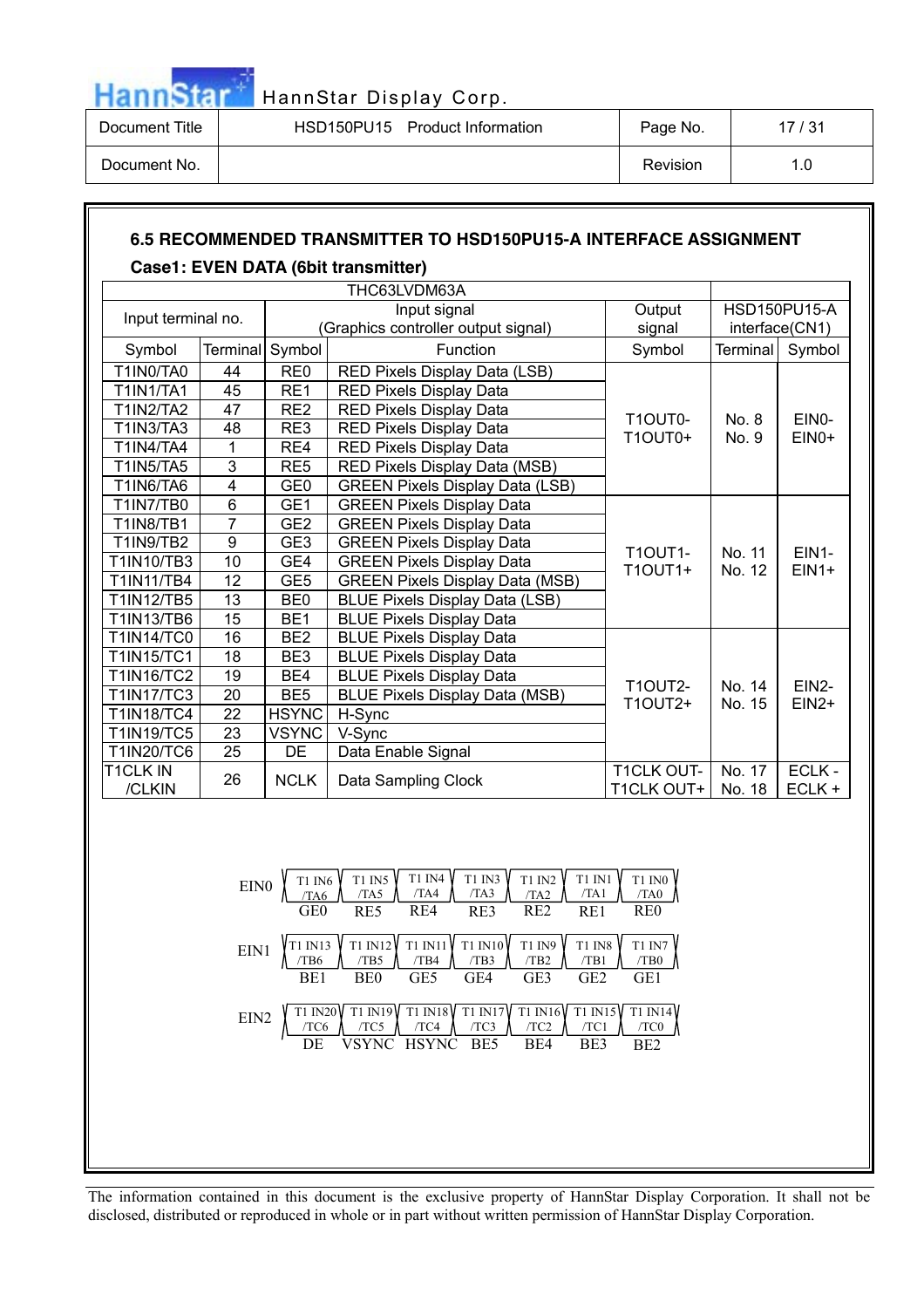| <b>HannStar</b> |  |  |
|-----------------|--|--|

| Document Title | HSD150PU15 Product Information | Page No. | 18 / 31 |
|----------------|--------------------------------|----------|---------|
| Document No.   |                                | Revision | 1.0     |

|                                 |                  |                 | <b>ODD DATA(6bit transmitter)</b>      |                                 |                  |                               |
|---------------------------------|------------------|-----------------|----------------------------------------|---------------------------------|------------------|-------------------------------|
|                                 |                  |                 | THC63LVDM63A                           |                                 |                  |                               |
| Input terminal no.              | Output<br>signal |                 | <b>HSD150PU15-A</b><br>Interface(CN1)  |                                 |                  |                               |
| Symbol                          | <b>Terminal</b>  | Symbol          | Function                               | Symbol                          | Terminal         | Symbol                        |
| T2IN0/TA0                       | 44               | RO <sub>0</sub> | RED Pixels Display Data (LSB)          |                                 |                  |                               |
| <b>T2IN1/TA1</b>                | 45               | RO <sub>1</sub> | RED Pixels Display Data                |                                 |                  |                               |
| <b>T2IN2/TA2</b>                | 47               | RO <sub>2</sub> | RED Pixels Display Data                |                                 | No. 20           |                               |
| <b>T2IN3/TA3</b>                | 48               | RO <sub>3</sub> | <b>RED Pixels Display Data</b>         | T2OUT0-<br><b>T2OUT0+</b>       |                  | OIN <sub>0</sub> -<br>$OINO+$ |
| <b>T2IN4/TA4</b>                | 1                | RO <sub>4</sub> | <b>RED Pixels Display Data</b>         |                                 | No. 21           |                               |
| <b>T2IN5/TA5</b>                | 3                | RO <sub>5</sub> | RED Pixels Display Data (MSB)          |                                 |                  |                               |
| <b>T2IN6/TA6</b>                | $\overline{4}$   | GO <sub>0</sub> | <b>GREEN Pixels Display Data (LSB)</b> |                                 |                  |                               |
| <b>T2IN7/TB0</b>                | $6\phantom{a}$   | GO <sub>1</sub> | <b>GREEN Pixels Display Data</b>       |                                 | No. 23<br>No. 24 | OIN <sub>1</sub> -<br>$OIN1+$ |
| <b>T2IN8/TB1</b>                | $\overline{7}$   | GO <sub>2</sub> | <b>GREEN Pixels Display Data</b>       | <b>T2OUT1-</b><br>T2OUT1+       |                  |                               |
| <b>T2IN9/TB2</b>                | 9                | GO <sub>3</sub> | <b>GREEN Pixels Display Data</b>       |                                 |                  |                               |
| <b>T2IN10/TB3</b>               | 10               | GO <sub>4</sub> | <b>GREEN Pixels Display Data</b>       |                                 |                  |                               |
| <b>T2IN11/TB4</b>               | 12               | GO <sub>5</sub> | <b>GREEN Pixels Display Data (MSB)</b> |                                 |                  |                               |
| <b>T2IN12/TB5</b>               | 13               | BO <sub>0</sub> | <b>BLUE Pixels Display Data (LSB)</b>  |                                 |                  |                               |
| <b>T2IN13/TB6</b>               | 15               | BO <sub>1</sub> | <b>BLUE Pixels Display Data</b>        |                                 |                  |                               |
| <b>T2IN14/TC0</b>               | 16               | BO <sub>2</sub> | <b>BLUE Pixels Display Data</b>        |                                 |                  |                               |
| <b>T2IN15/TC1</b>               | 18               | BO <sub>3</sub> | <b>BLUE Pixels Display Data</b>        |                                 |                  |                               |
| <b>T2IN16/TC2</b>               | 19               | BO <sub>4</sub> | <b>BLUE Pixels Display Data</b>        | <b>T2OUT2-</b>                  | No. 26           | $OIN2-$                       |
| <b>T2IN17/TC3</b>               | 20               | BO <sub>5</sub> | <b>BLUE Pixels Display Data (MSB)</b>  | T2OUT2+                         | No. 27           | $OIN2+$                       |
| <b>T2IN18/TC4</b>               | 22               | <b>NC</b>       | Non Connection(open)                   |                                 |                  |                               |
| <b>T2IN19/TC5</b>               | 23               | <b>NC</b>       | Non Connection(open)                   |                                 |                  |                               |
| <b>T2IN20/TC6</b>               | 25               | <b>NC</b>       | Non Connection(open)                   |                                 |                  |                               |
| T <sub>1</sub> CLK IN<br>/CLKIN | 26               | <b>NCLK</b>     | Data Sampling Clock                    | <b>T2CLK OUT-</b><br>T2CLK OUT+ | No. 29<br>No. 30 | OCLK-<br>OCLK+                |

Note : Please connect NC pin to nothing. Don't connect it to ground nor to other signal input.

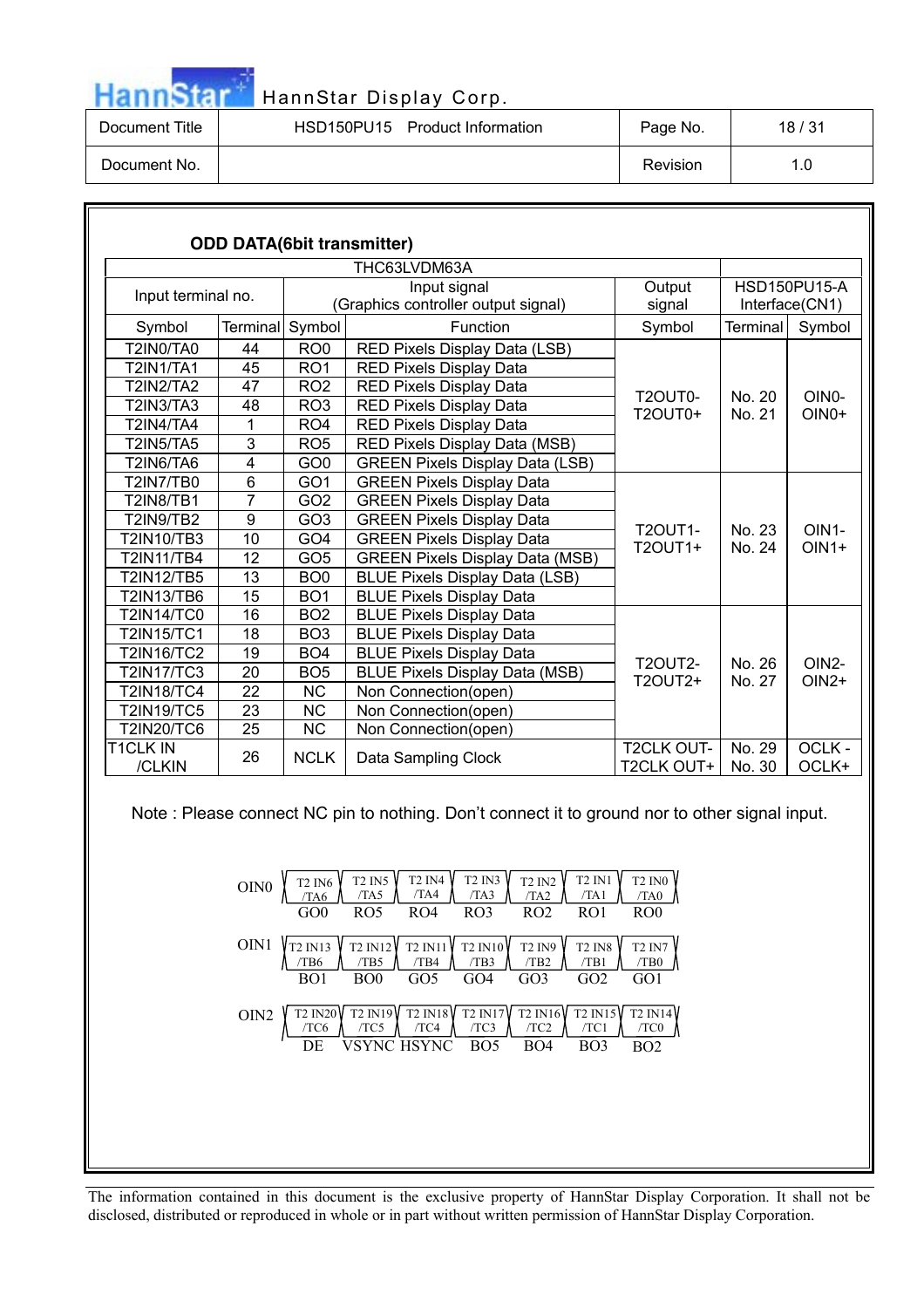| <b>HannStar</b> |  |  |
|-----------------|--|--|

| Document Title | HSD150PU15 Product Information | Page No. | 19/31 |
|----------------|--------------------------------|----------|-------|
| Document No.   |                                | Revision | 1.0   |

| Case2 : EVEN DATA (8bit transmitter) |                              |                                |                                                                                                                             |                                          |                              |                               |  |  |
|--------------------------------------|------------------------------|--------------------------------|-----------------------------------------------------------------------------------------------------------------------------|------------------------------------------|------------------------------|-------------------------------|--|--|
|                                      |                              |                                | THC63LVDM83A                                                                                                                |                                          |                              |                               |  |  |
|                                      |                              |                                | Input signal                                                                                                                | Output                                   |                              | <b>HSD150PU15-A</b>           |  |  |
| Input terminal no.                   |                              |                                | (Graphics control output signal)                                                                                            | signal                                   | Interface(CN1)               |                               |  |  |
| Symbol                               | Terminal                     | Symbol                         | Function                                                                                                                    | Symbol                                   | Terminal Symbol              |                               |  |  |
| T1IN0/TA0                            | 51                           | RE <sub>0</sub>                | RED Pixels Display Data (LSB)                                                                                               |                                          |                              |                               |  |  |
| <b>T1IN1/TA1</b>                     | 52                           | RE1                            | RED Pixels Display Data                                                                                                     |                                          |                              |                               |  |  |
| <b>T1IN2/TA2</b>                     | 54                           | RE <sub>2</sub>                | <b>RED Pixels Display Data</b>                                                                                              | T1OUT0-                                  | No. 8                        | EIN0-                         |  |  |
| $\overline{T}$ 1IN3/TA3              | 55                           | RE3                            | RED Pixels Display Data                                                                                                     | <b>T1OUT0+</b>                           | No. 9                        | EIN0+                         |  |  |
| <b>T1IN4/TA4</b>                     | 56                           | RE4                            | <b>RED Pixels Display Data</b>                                                                                              |                                          |                              |                               |  |  |
| <b>T1IN5/TA5</b>                     | 3                            | RE <sub>5</sub>                | RED Pixels Display Data (MSB)                                                                                               |                                          |                              |                               |  |  |
| T1IN6/TA6                            | $\overline{\mathbf{4}}$      | GE <sub>0</sub>                | <b>GREEN Pixels Display Data (LSB)</b>                                                                                      |                                          |                              |                               |  |  |
| T1IN7/TB0                            | 6                            | GE1                            | <b>GREEN Pixels Display Data</b>                                                                                            |                                          |                              |                               |  |  |
| <b>T1IN8/TB1</b>                     | $\overline{7}$               | GE <sub>2</sub>                | <b>GREEN Pixels Display Data</b>                                                                                            |                                          |                              |                               |  |  |
| T1IN9/TB2                            | 11                           | GE <sub>3</sub>                | <b>GREEN Pixels Display Data</b>                                                                                            |                                          |                              | EIN1-<br>$EIN1+$              |  |  |
| T1IN10/TB3                           | 12                           | GE4                            | <b>GREEN Pixels Display Data</b>                                                                                            | <b>T1OUT1-</b>                           | <b>NO.11</b>                 |                               |  |  |
| T1IN11/TB4                           | 14                           | GE <sub>5</sub>                | <b>GREEN Pixels Display Data (MSB)</b>                                                                                      | <b>T1OUT1+</b>                           | <b>NO.12</b>                 |                               |  |  |
| T1IN12/TB5                           | 15                           | BE <sub>0</sub>                | <b>BLUE Pixels Display Data (LSB)</b>                                                                                       |                                          |                              |                               |  |  |
| T1IN13/TB6                           | 19                           | BE <sub>1</sub>                | <b>BLUE Pixels Display Data</b>                                                                                             |                                          |                              |                               |  |  |
| <b>T1IN14/TC0</b>                    | 20                           | BE <sub>2</sub>                | <b>BLUE Pixels Display Data</b>                                                                                             |                                          |                              |                               |  |  |
| <b>T1IN15/TC1</b>                    | 22                           | BE3                            | <b>BLUE Pixels Display Data</b>                                                                                             |                                          |                              |                               |  |  |
| <b>T1IN16/TC2</b>                    | 23                           | BE4                            | <b>BLUE Pixels Display Data</b>                                                                                             |                                          | <b>NO.14</b><br><b>NO.15</b> | EIN <sub>2</sub> -<br>$EIN2+$ |  |  |
| <b>T1IN17/TC3</b>                    | 24                           | BE <sub>5</sub>                | <b>BLUE Pixels Display Data (MSB)</b>                                                                                       | <b>T1OUT2-</b>                           |                              |                               |  |  |
| <b>T1IN18/TC4</b>                    | 27                           | <b>HSYNC</b>                   | H-Sync                                                                                                                      | T1OUT2+                                  |                              |                               |  |  |
| <b>T1IN19/TC5</b>                    | 28                           | <b>VSYNC</b>                   | V-Sync                                                                                                                      |                                          |                              |                               |  |  |
| T1IN20/TC6                           | 30                           | DE                             | Data Enable Signal                                                                                                          |                                          |                              |                               |  |  |
| T1IN21/TD0                           | 50                           | <b>NC</b>                      | Non Connection (open)                                                                                                       |                                          |                              |                               |  |  |
| T1IN22/TD1                           | $\overline{2}$               | <b>NC</b>                      | Non Connection (open)                                                                                                       |                                          |                              |                               |  |  |
| T1IN23/TD2                           | 8                            | <b>NC</b>                      | Non Connection (open)                                                                                                       |                                          |                              |                               |  |  |
| T1IN24/TD3                           | 10                           | <b>NC</b>                      | Non Connection (open)                                                                                                       | <b>T1OUT3-</b>                           | <b>NC</b>                    | <b>NC</b>                     |  |  |
| T1IN25/TD4                           | 16                           | <b>NC</b>                      | Non Connection (open)                                                                                                       | T1OUT3+                                  | <b>NC</b>                    | <b>NC</b>                     |  |  |
| T1IN26/TD5                           | 18                           | <b>NC</b>                      | Non Connection (open)                                                                                                       |                                          |                              |                               |  |  |
| T1IN27/TD6                           | 25                           | <b>NC</b>                      | Non Connection (open)                                                                                                       |                                          |                              |                               |  |  |
| <b>T1CLK IN</b>                      |                              |                                |                                                                                                                             | T1CLK OUT-                               | NO. 17                       | ECLK -                        |  |  |
| /CLKIN                               | 31                           | <b>NCLK</b>                    | DATA SAMPLING CLOCK                                                                                                         | T1CLK OUT+ $\vert$ NO. 18 $\vert$ ECLK + |                              |                               |  |  |
|                                      |                              |                                | Note: Please connect NC pin to nothing. Don't connect it to ground nor to other signal input.                               |                                          |                              |                               |  |  |
|                                      | $\rm EIN0$                   | TIN <sub>6</sub><br>/TA6       | TIN5<br>TIN3<br>TIN <sub>2</sub><br>TIN4<br>TIN1<br>/TA5<br>/TA3<br>/TA2<br>/TA4<br>/TA1                                    | TIN <sub>0</sub><br>/TA0                 |                              |                               |  |  |
|                                      |                              | GE <sub>0</sub><br>TIN13       | RE3<br>RE5<br>RE4<br>RE <sub>2</sub><br>RE1<br>TIN12<br><b>TIN10</b><br>TIN11<br>TIN9<br>TIN8                               | RE <sub>0</sub><br>TIN7                  |                              |                               |  |  |
|                                      | $\mathop{\rm EIN1}\nolimits$ | /TB6<br>BE1                    | /TB2<br>/TB5<br>/TB4<br>/TB3<br>/TB1<br>BE <sub>0</sub><br>GE5<br>GB3<br>GE <sub>2</sub><br>GE4                             | /TB0<br>GE1                              |                              |                               |  |  |
|                                      | EIN <sub>2</sub>             | TIN20<br>TC <sub>6</sub><br>DE | TIN19<br>TIN16<br>TIN18<br>TIN17<br>TIN15<br>/TC4<br>/TC3<br>TC5<br>/TC2<br>/TC1<br>VSYNC HSYNC<br>BE5<br>BE4<br>BE3        | TIN14<br>/TC0<br>BE <sub>2</sub>         |                              |                               |  |  |
|                                      | EIN3                         | TIN27<br>TD <sub>6</sub><br>NC | TIN <sub>25</sub><br>TIN24<br>TIN23<br>TIN26<br>TIN22<br>/TD5<br>/TD4<br>/TD3<br>/TD2<br>/TD1<br>NC<br>NC<br>NC<br>NC<br>NC | TIN21<br>/TD0<br>NC                      |                              |                               |  |  |
|                                      |                              |                                |                                                                                                                             |                                          |                              |                               |  |  |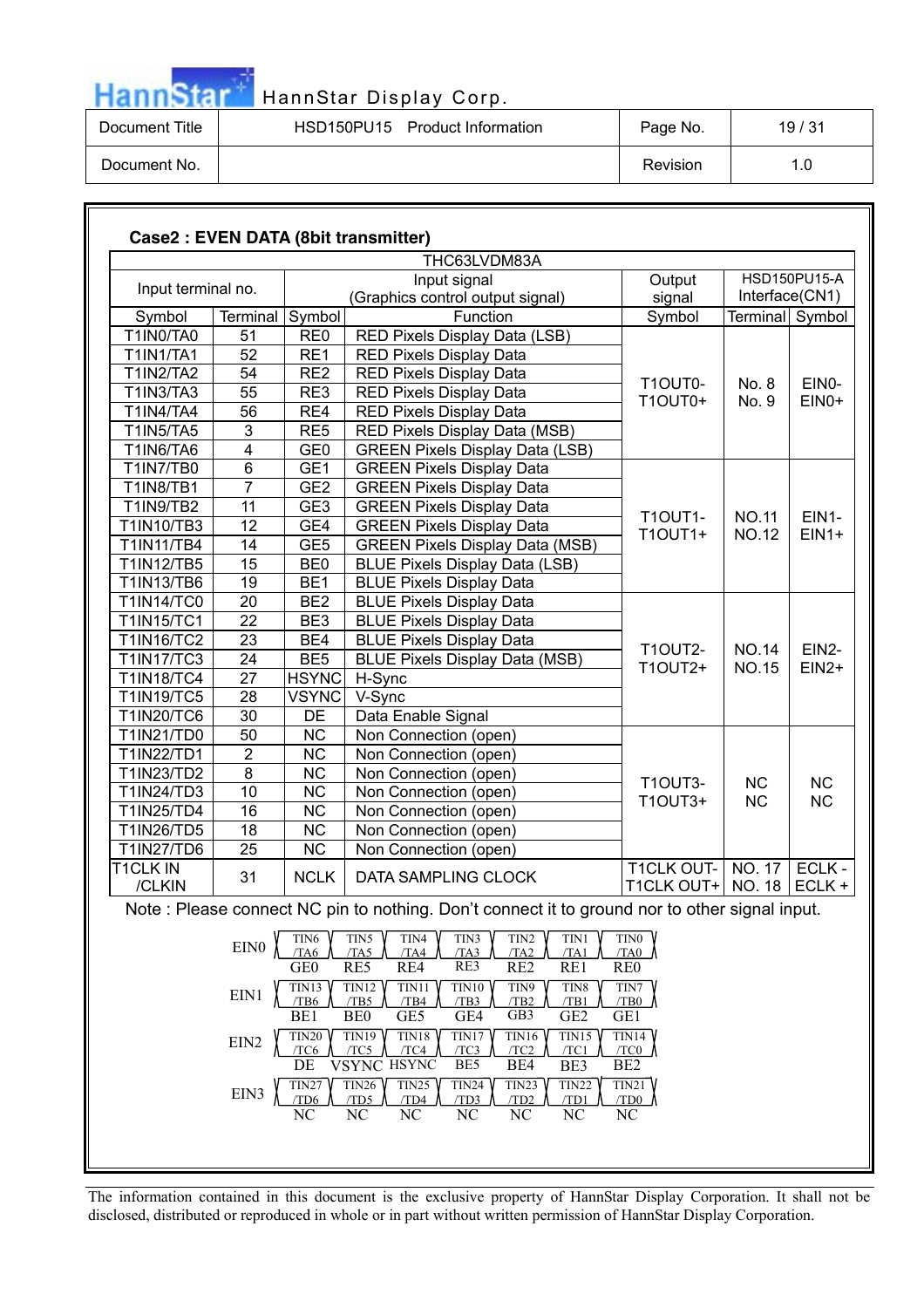

| Document Title | HSD150PU15<br>Product Information | Page No. | 20/31 |
|----------------|-----------------------------------|----------|-------|
| Document No.   |                                   | Revision | 1.0   |

|                    |                         |                                    | <b>ODD DATA (8bit transmitter)</b>                                                                                                                                                                                                             |                                               |                              |                  |
|--------------------|-------------------------|------------------------------------|------------------------------------------------------------------------------------------------------------------------------------------------------------------------------------------------------------------------------------------------|-----------------------------------------------|------------------------------|------------------|
|                    |                         |                                    | THC63LVDM83A                                                                                                                                                                                                                                   |                                               |                              |                  |
| Input terminal no. |                         |                                    | Input signal<br>(Graphics control output signal)                                                                                                                                                                                               | Output<br>signal                              | Interface(CN1)               | HSD150PU15-A     |
| Symbol             | Terminal                | Symbol                             | Function                                                                                                                                                                                                                                       | Symbol                                        | Terminal Symbol              |                  |
| T2IN0/TA0          | 51                      | RO <sub>0</sub>                    | RED Pixels Display Data (LSB)                                                                                                                                                                                                                  |                                               |                              |                  |
| <b>T2IN1/TA1</b>   | 52                      | RO <sub>1</sub>                    | RED Pixels Display Data                                                                                                                                                                                                                        |                                               |                              |                  |
| <b>T2IN2/TA2</b>   | 54                      | RO <sub>2</sub>                    | RED Pixels Display Data                                                                                                                                                                                                                        |                                               |                              |                  |
| T2IN3/TA3          | 55                      | RO <sub>3</sub>                    | <b>RED Pixels Display Data</b>                                                                                                                                                                                                                 | T2OUT0-                                       | No. 20                       | OIN <sub>0</sub> |
| <b>T2IN4/TA4</b>   | 56                      | RO <sub>4</sub>                    | <b>RED Pixels Display Data</b>                                                                                                                                                                                                                 | T2OUT0+                                       | No. 21                       | OIN0+            |
| <b>T2IN5/TA5</b>   | 3                       | RO <sub>5</sub>                    | RED Pixels Display Data (MSB)                                                                                                                                                                                                                  |                                               |                              |                  |
| <b>T2IN6/TA6</b>   | 4                       | GO <sub>0</sub>                    | <b>GREEN Pixels Display Data (LSB)</b>                                                                                                                                                                                                         |                                               |                              |                  |
| <b>T2IN7/TB0</b>   | 6                       | GO <sub>1</sub>                    | <b>GREEN Pixels Display Data</b>                                                                                                                                                                                                               |                                               |                              |                  |
| <b>T2IN8/TB1</b>   | $\overline{7}$          | GO <sub>2</sub>                    | <b>GREEN Pixels Display Data</b>                                                                                                                                                                                                               |                                               |                              |                  |
| T2IN9/TB2          | 11                      | GO <sub>3</sub>                    | <b>GREEN Pixels Display Data</b>                                                                                                                                                                                                               |                                               |                              |                  |
| T2N10/TB3          | 12                      | GO <sub>4</sub>                    | <b>GREEN Pixels Display Data</b>                                                                                                                                                                                                               | <b>T2OUT1-</b><br>T2OUT1+                     | <b>NO.23</b>                 | OIN1-            |
| <b>T2IN11/TB4</b>  | 14                      | GO <sub>5</sub>                    | <b>GREEN Pixels Display Data (MSB)</b>                                                                                                                                                                                                         |                                               | <b>NO.24</b>                 | $OIN1+$          |
| <b>T2IN12/TB5</b>  | 15                      | BO <sub>0</sub>                    | <b>BLUE Pixels Display Data (LSB)</b>                                                                                                                                                                                                          |                                               |                              |                  |
| <b>T2IN13/TB6</b>  | 19                      | BO <sub>1</sub>                    | <b>BLUE Pixels Display Data</b>                                                                                                                                                                                                                |                                               |                              |                  |
| <b>T2IN14/TC0</b>  | 20                      | BO <sub>2</sub>                    | <b>BLUE Pixels Display Data</b>                                                                                                                                                                                                                |                                               |                              |                  |
| <b>T2IN15/TC1</b>  | 22                      | BO <sub>3</sub>                    | <b>BLUE Pixels Display Data</b>                                                                                                                                                                                                                |                                               |                              |                  |
| <b>T2IN16/TC2</b>  | 23                      | BO <sub>4</sub>                    | <b>BLUE Pixels Display Data</b>                                                                                                                                                                                                                |                                               |                              |                  |
| <b>T2IN17/TC3</b>  | 24                      | BO <sub>5</sub>                    | <b>BLUE Pixels Display Data (MSB)</b>                                                                                                                                                                                                          | <b>T2OUT2-</b>                                | <b>NO.26</b><br><b>NO.27</b> | OIN2-            |
| <b>T2IN18/TC4</b>  | 27                      | <b>NC</b>                          | Non Connection (open)                                                                                                                                                                                                                          | T2OUT2+                                       |                              | $OIN2+$          |
| <b>T2IN19/TC5</b>  | 28                      | <b>NC</b>                          | Non Connection (open)                                                                                                                                                                                                                          |                                               |                              |                  |
| <b>T2IN20/TC6</b>  | 30                      | <b>NC</b>                          | Non Connection (open)                                                                                                                                                                                                                          |                                               |                              |                  |
| T2IN21/TD0         | 50                      | <b>NC</b>                          | Non Connection (open)                                                                                                                                                                                                                          |                                               |                              |                  |
| T2IN22/TD1         | $\overline{\mathbf{c}}$ | <b>NC</b>                          | Non Connection (open)                                                                                                                                                                                                                          |                                               |                              |                  |
| <b>T2IN23/TD2</b>  | $\overline{8}$          | <b>NC</b>                          | Non Connection (open)                                                                                                                                                                                                                          |                                               |                              |                  |
| <b>T2IN24/TD3</b>  | 10                      | <b>NC</b>                          | Non Connection (open)                                                                                                                                                                                                                          | <b>T2OUT3-</b>                                | <b>NC</b>                    |                  |
| <b>T2IN25/TD4</b>  | 16                      | <b>NC</b>                          | Non Connection (open)                                                                                                                                                                                                                          | T2OUT3+                                       | <b>NC</b>                    |                  |
| <b>T2IN26/TD5</b>  | 18                      | NC                                 | Non Connection (open)                                                                                                                                                                                                                          |                                               |                              |                  |
| <b>T2IN27/TD6</b>  | 25                      | <b>NC</b>                          | Non Connection (open)                                                                                                                                                                                                                          |                                               |                              |                  |
| T2CLK IN<br>/CLKIN | 31                      | <b>NCLK</b>                        | DATA SAMPLING CLOCK                                                                                                                                                                                                                            | <b>T2CLK OUT-</b><br><b>T2CLK OUT+ NO. 30</b> | <b>NO. 29</b>                | OCLK-<br>OCLK +  |
|                    |                         |                                    |                                                                                                                                                                                                                                                |                                               |                              |                  |
|                    |                         | T <sub>2</sub> IN <sub>6</sub>     | Note: Please connect NC pin to nothing. Don't connect it to ground nor to other signal input.<br>T2IN5<br>T <sub>2</sub> IN <sub>4</sub><br>T <sub>2</sub> IN <sub>3</sub><br>T <sub>2</sub> IN <sub>2</sub><br>T <sub>2</sub> IN <sub>1</sub> | T2IN0                                         |                              |                  |
|                    | OINO                    | /TA6<br>GO0                        | /TA5<br>/TA4<br>/TA2<br>/TA1<br>/TA3<br>RO <sub>5</sub><br>RO2<br>RO4<br>RO3<br>RO1                                                                                                                                                            | /TA0<br>RO <sub>0</sub>                       |                              |                  |
|                    | OIN1                    | T2IN13<br>/TB6<br>$\overline{BO1}$ | <b>T2IN12</b><br>T <sub>2</sub> IN <sub>9</sub><br><b>T2IN11</b><br><b>T2IN10</b><br>T <sub>2</sub> IN <sub>8</sub><br>/TB5<br>/TB4<br>/TB3<br>/TB2<br>/TB1<br>GO <sub>3</sub><br>B <sub>O</sub> O<br>GO <sub>5</sub><br>$GO4$<br>GO2          | T2IN7<br>/TB0<br>GO1                          |                              |                  |
|                    | $\rm OIN2$              | T2IN20<br>/TC6<br>NC               | <b>T2IN18</b><br>$\overline{\text{T2IN15}}$<br><b>T2IN19</b><br>T2IN16<br>T2IN17<br>/TC2<br>/TC5<br>/TC4<br>/TC3<br>/TC1<br>$\rm NC$<br>$\rm NC$<br>BO <sub>4</sub><br>BO <sub>5</sub><br>BO <sub>3</sub>                                      | T2IN14<br>/TC0<br>BO <sub>2</sub>             |                              |                  |
|                    | OIN3                    | T2IN27<br>/TD6<br>NC               | <b>T2IN26</b><br>T2IN23<br><b>T2IN25</b><br><b>T2IN24</b><br><b>T2IN22</b><br>/TD5<br>/TD3<br>/TD2<br>/TD1<br>/TD4<br>NC<br>NC<br>NC<br>NC<br>NC                                                                                               | T2IN21<br>/TD0<br>NC                          |                              |                  |
|                    |                         |                                    |                                                                                                                                                                                                                                                |                                               |                              |                  |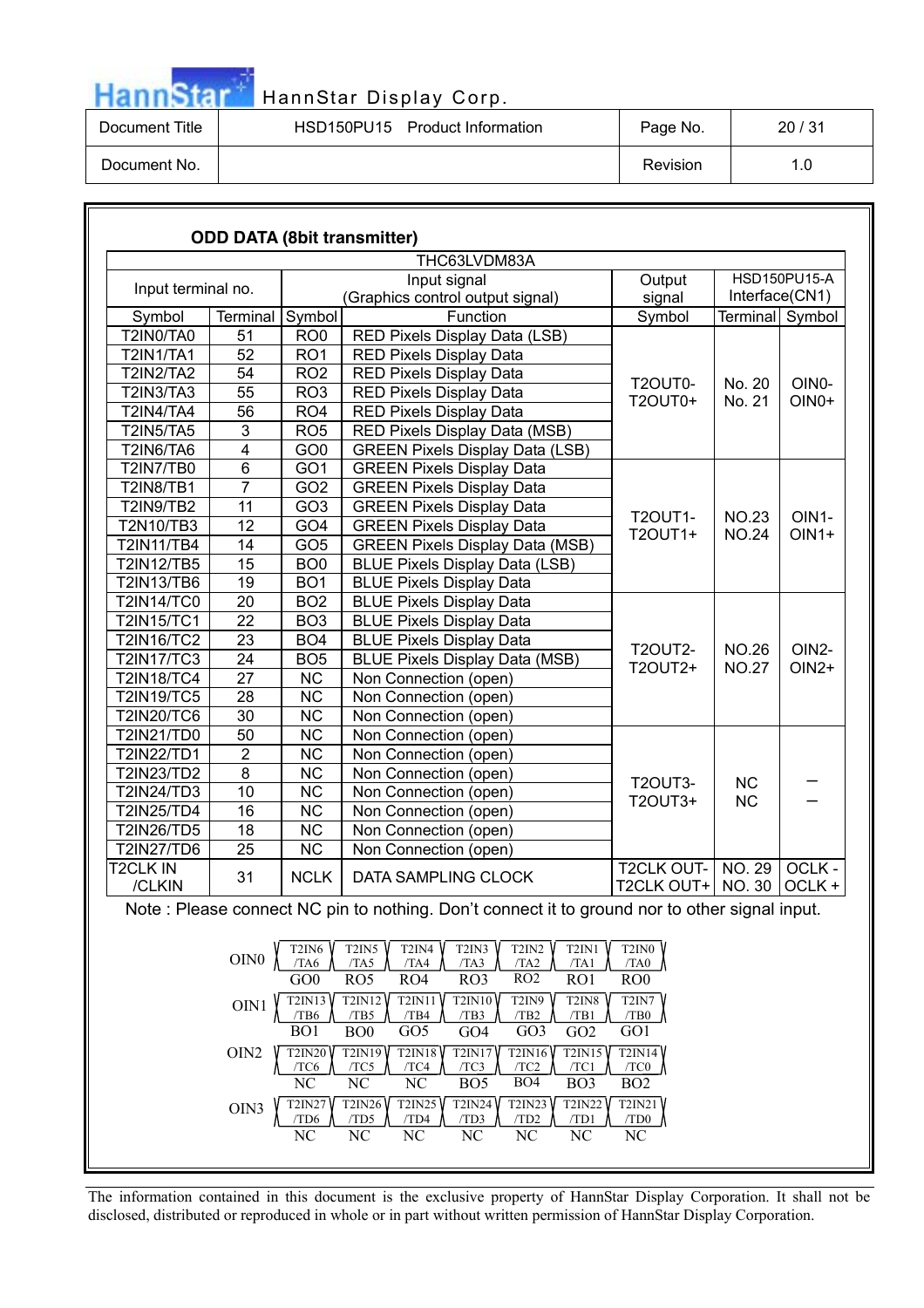

| Document Title | HSD150PU15 Product Information | Page No. | 21/31 |
|----------------|--------------------------------|----------|-------|
| Document No.   |                                | Revision | 1.0   |

# **7.0 INTERFACE TIMING** 1)2)3)4)5)6)

#### **7.1 Timing Parameters (Hsync, Vsync and DE mode)**

|                               | Item       | Symbol          | Min.             | Typ.              | Max.                     | Unit                     |
|-------------------------------|------------|-----------------|------------------|-------------------|--------------------------|--------------------------|
| <b>Frame Period</b>           |            | t1              | $1210 \times t4$ | $1250 \times t4$  | $1250 \times t4$         |                          |
|                               |            |                 |                  | 16.67             | 16.67                    | Ms                       |
| Vertical Display Term         |            | t2              | $1200 \times t4$ | $1200 \times t4$  | $1200 \times t4$         | $\qquad \qquad$          |
| Vertical Blanking Term        |            | t3              | $10 \times t4$   | $50 \times t4$    | $50 \times t4$           | $\equiv$                 |
| 1 Line Scanning Time          |            | t4              | $1040 \times t7$ | $1080 \times t7$  | $1080 \times t7$         | $\qquad \qquad$          |
|                               |            |                 |                  | 13.33             |                          | Us                       |
| Horizontal Display Term       |            | t5              | $800 \times t7$  | $800 \times t7$   | $800 \times t7$          |                          |
| Horizontal Blanking Term      |            | t <sub>6</sub>  | $240 \times t7$  | $280 \times t7$   | $280 \times t7$          | $\frac{1}{1}$            |
| <b>Clock Period</b>           |            | t7              | 12.346           | 12.346            | 13.244                   | <b>Ns</b>                |
| V-Sync Pulse Width            |            | tvw             | $2 \times 14$    |                   |                          |                          |
| V-Sync Set up Time            |            | tvsu            | $8 \times 17$    |                   |                          | $\equiv$                 |
| V-Sync Hold Time              |            | tvhd            | $8 \times 17$    | $\qquad \qquad -$ | $\overline{\phantom{m}}$ | $\qquad \qquad$          |
| <b>Vertical Front Porch</b>   |            | tvfp            | $2 \times 14$    | $\equiv$          | $\equiv$                 | $\equiv$                 |
| Vertical Data Sync Period     |            | tvds            | $8 \times 14$    |                   |                          |                          |
| <b>Horizontal Period</b>      |            | th              | $1040 \times t7$ | $1080 \times t7$  | $1080 \times t7$         |                          |
| H-Sync Pulse Width            |            | thw             | $4 \times 17$    |                   |                          |                          |
| <b>Horizontal Front Porch</b> |            | thfp            | $4 \times 17$    |                   |                          | $\overline{\phantom{0}}$ |
| Horizontal Data Sync Period   |            | thds            | $t6 - thfp$      | $t6 - thfp$       | $t6 - thfp$              | $\qquad \qquad$          |
| <b>DE Pulse Width</b>         |            | twde            | $800 \times t7$  | $800 \times t7$   | $800 \times t7$          | $\equiv$                 |
|                               | Low time   | t8              | 5                |                   |                          | <b>Ns</b>                |
| Clock                         | High time  | t9              | 5                |                   |                          | <b>Ns</b>                |
|                               | Setup time | t <sub>10</sub> | $\overline{2}$   |                   |                          | <b>Ns</b>                |
| Data                          | Hold time  | t11             | 5                |                   |                          | <b>Ns</b>                |

 $t3 = tvfp + tvds$   $t4 = th$   $t6 = thfp + thds$ 

Note 1) Refer to "7.2 Timing Chart" and LVDS(THC63LVDF84A) specifications by THine Electronic,Inc..

- Note 2) If ENAB is fixed to "H" or "L" level for certain period while NCLK is supplied , the panel displays black with some flicker.
- Note 3) If NCLK is fixed to "H" or "L" level for certain period while ENAB is supplied , the panel may be damaged.
- Note 4) Please adjust LCD operating signal timing and FL driving frequency, to optimize the display quality. There is a possibility that flicker is observed by the interference of LCD operating signal timing and FL driving condition(especially driving frequency),even if the condition satisfies above timing specifications and recommended operating conditions shown in 3.

Note 5) Do not make t1,t2,t3 and tvds fluctuate. If t1,t2,t3 and tvds are fluctuate, the panel displays black.

- Note 6) In case of using the long frame period, the deterioration of display quality, noise etc. may be occurred.
- Note 7) NCLK count of each Horizontal Scanning Time should be always the same.

V-Blanking period should be "n" X "Horizontal scanning Time" (n : integer).

Frame period should be always the same.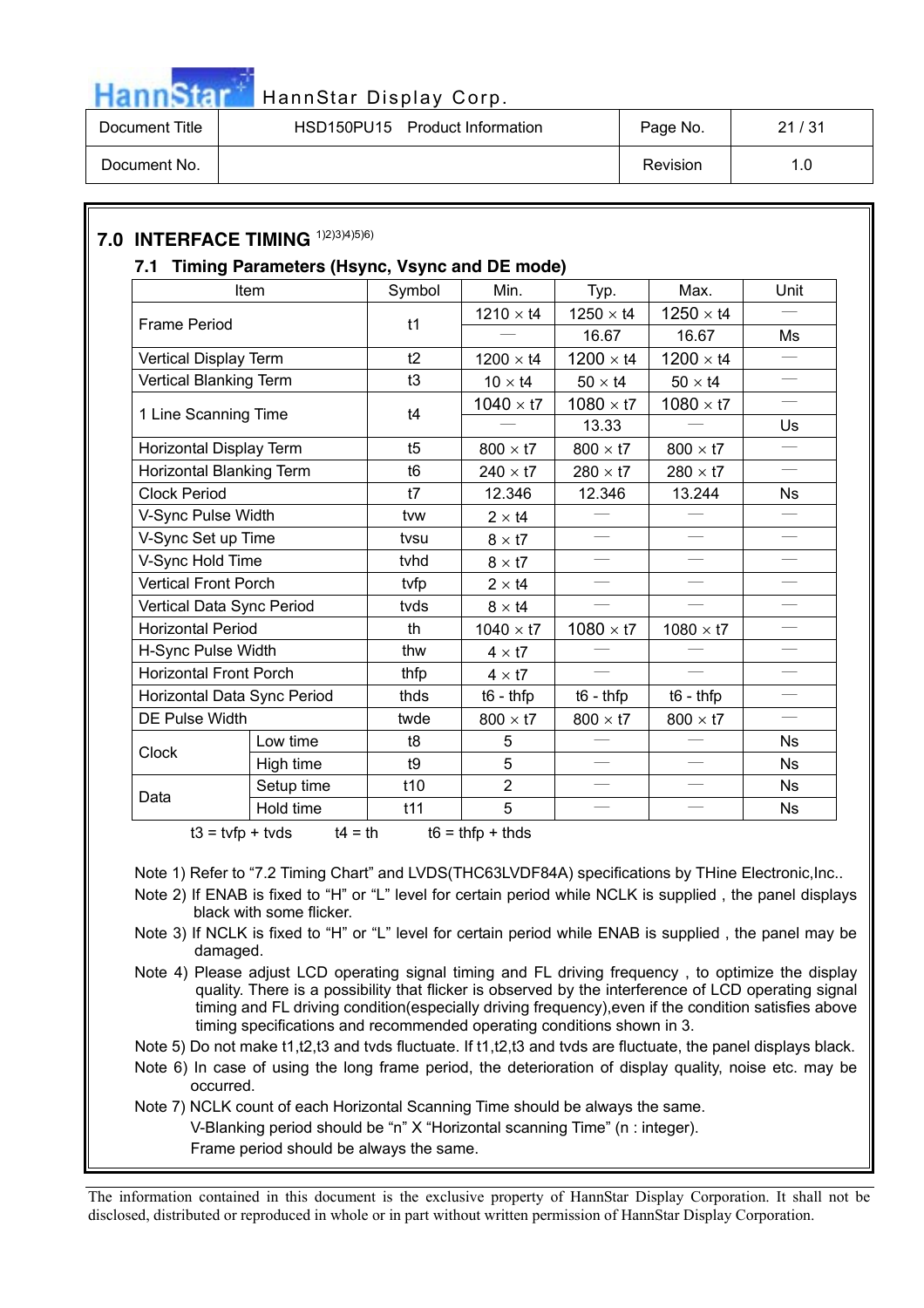| HannStar       | HannStar Display Corp.         |          |       |
|----------------|--------------------------------|----------|-------|
| Document Title | HSD150PU15 Product Information | Page No. | 22/31 |
| Document No.   |                                | Revision | 1.0   |

# **7.2 Timing Diagram of Interface Signal (Hsync, Vsync and DE mode) 7.2.1 Vertical Timing** t1 t2 t3 NCLK **[** ØNNN t4 DE ER5~ER0  $X, 1199$ X,1 X,3 EG5~EG0  $\frac{M_{y}}{X,1198}$ EB5~EB0 M OR5~OR0  $x<sub>0</sub>$ X,2 OG5~OG0 OB5~OB0 **7.2.2 Horizontal Timing** t4 t5 t6t7  $\Box$  $NCLK$   $\Box$ DE ER5~ER0 1592,Y 1596,Y EG5~EG0  $0, Y$  2, Y 4, Y 6, Y 8, Y EB5~EB0 1594,Y 1598,Y X2n,Y 1593,Y 1597,Y OR5~OR0 OG5~OG0  $1, Y$  3, Y 5, Y 7, Y 9, Y OB5~OB0 1595,Y 1599,Y X2n+1,Y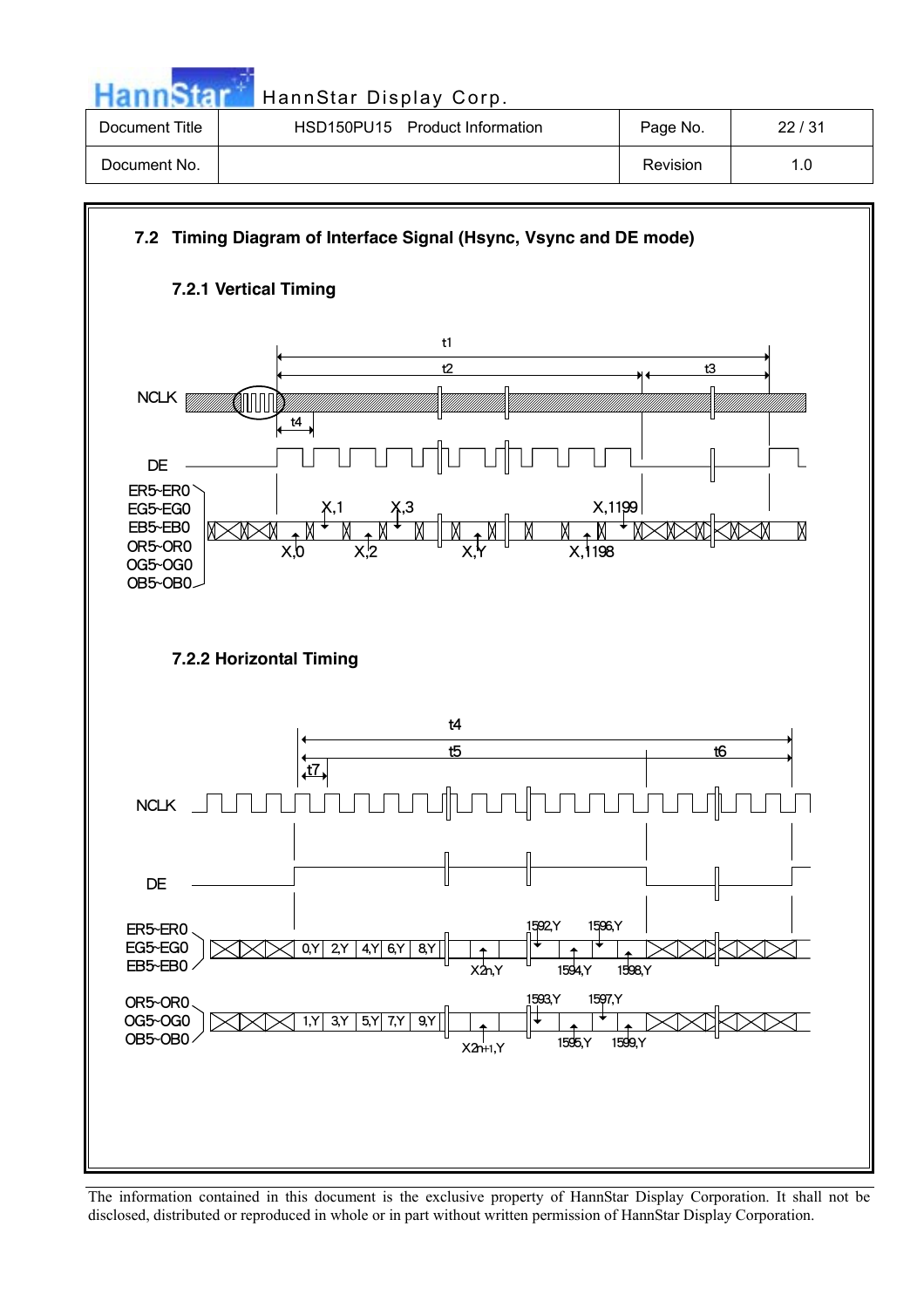**HannStar** 

# HannStar Display Corp.

| Document Title | HSD150PU15 Product Information | Page No. | 23/31 |
|----------------|--------------------------------|----------|-------|
| Document No.   |                                | Revision | 1.0   |

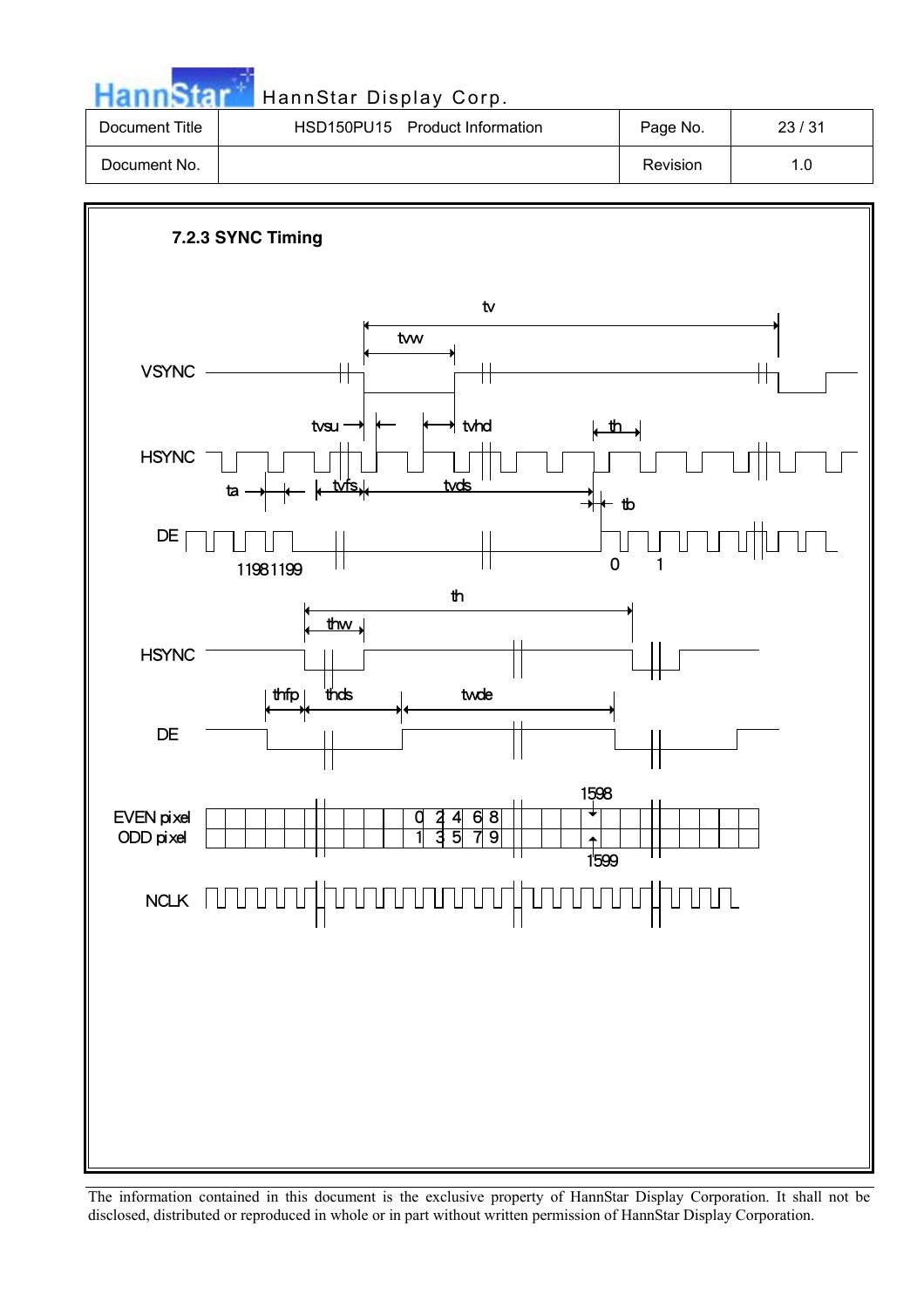| <b>HannStar</b> | HannStar Display Corp.         |          |       |
|-----------------|--------------------------------|----------|-------|
| Document Title  | HSD150PU15 Product Information | Page No. | 24/31 |
| Document No.    |                                | Revision | 1.0   |

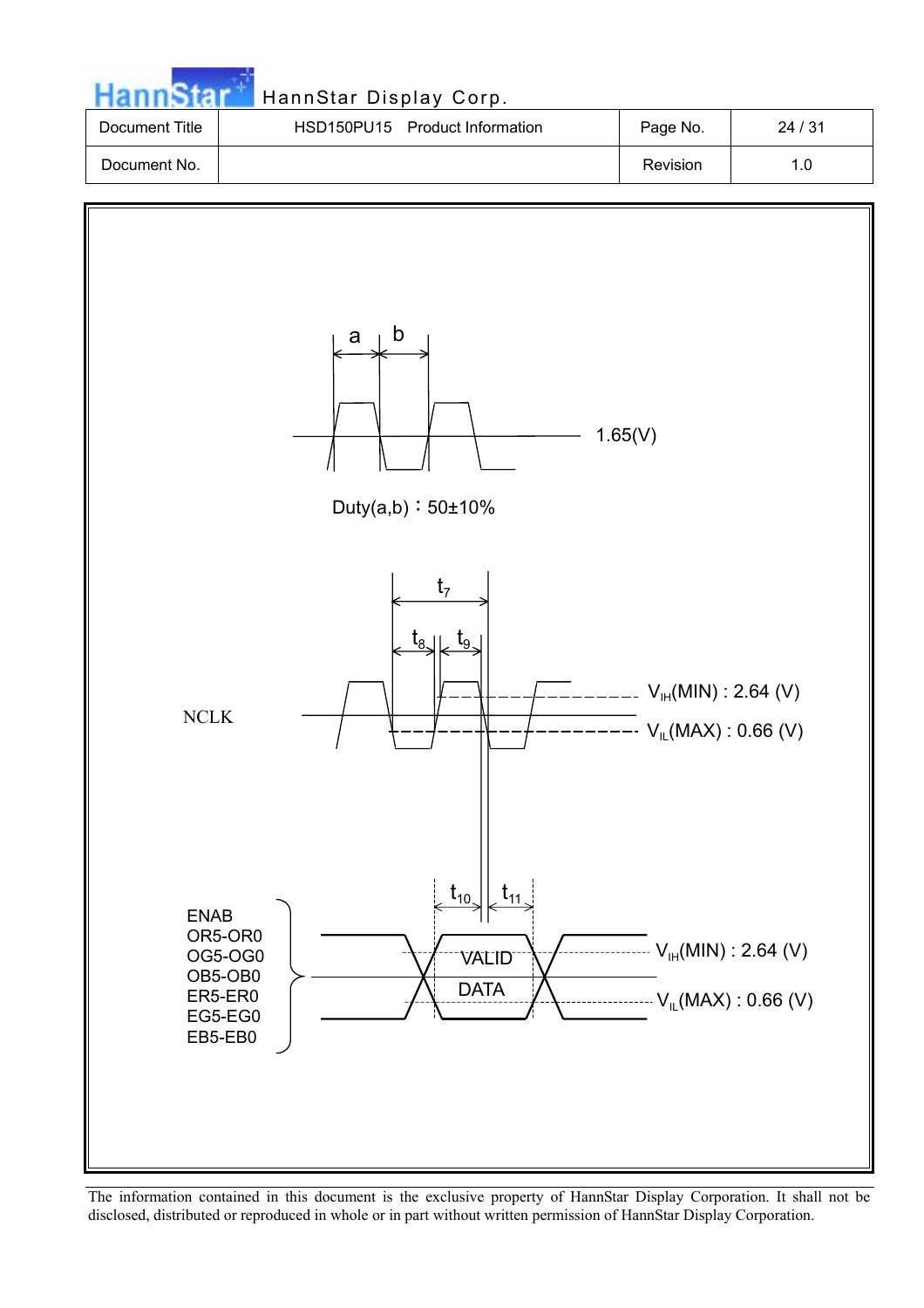|                | HannStar Display Corp.         |          |       |
|----------------|--------------------------------|----------|-------|
| Document Title | HSD150PU15 Product Information | Page No. | 25/31 |
| Document No.   |                                | Revision | 1.0   |



(5) Interface signal shall not be kept at high impedance when the power is on.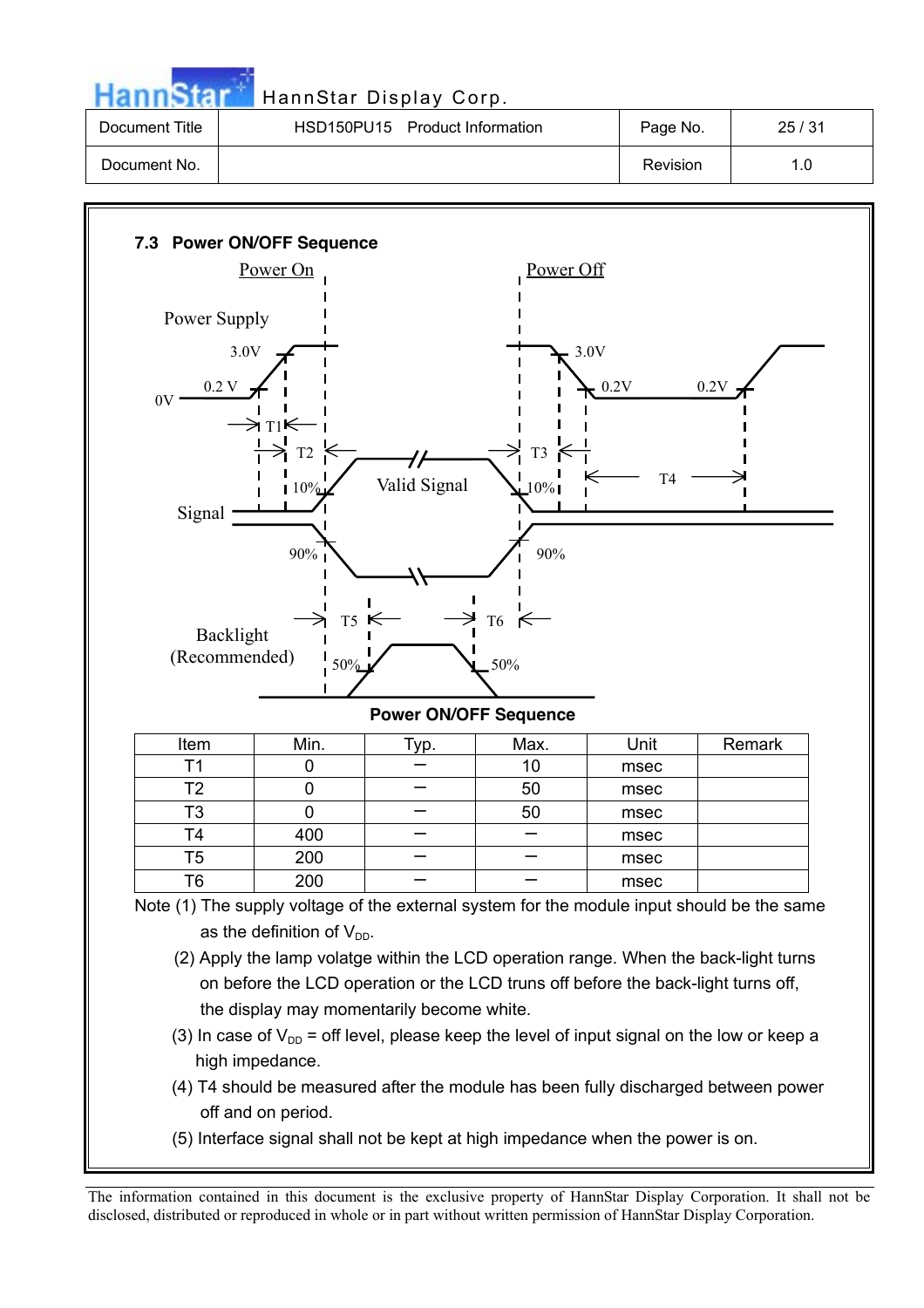

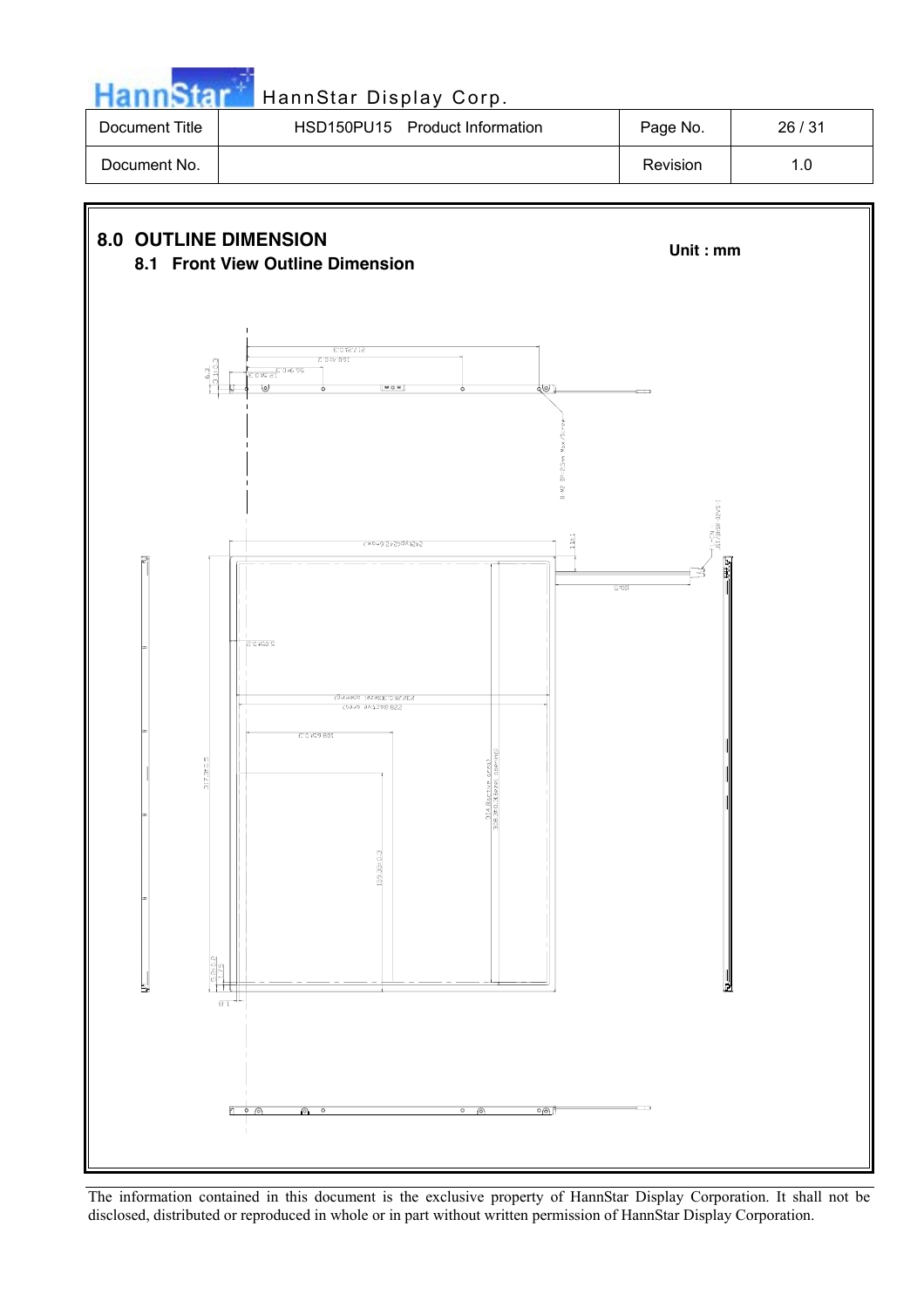| <b>HannStar</b> | HannStar Display Corp.         |          |       |
|-----------------|--------------------------------|----------|-------|
| Document Title  | HSD150PU15 Product Information | Page No. | 27/31 |
| Document No.    |                                | Revision | 1.0   |

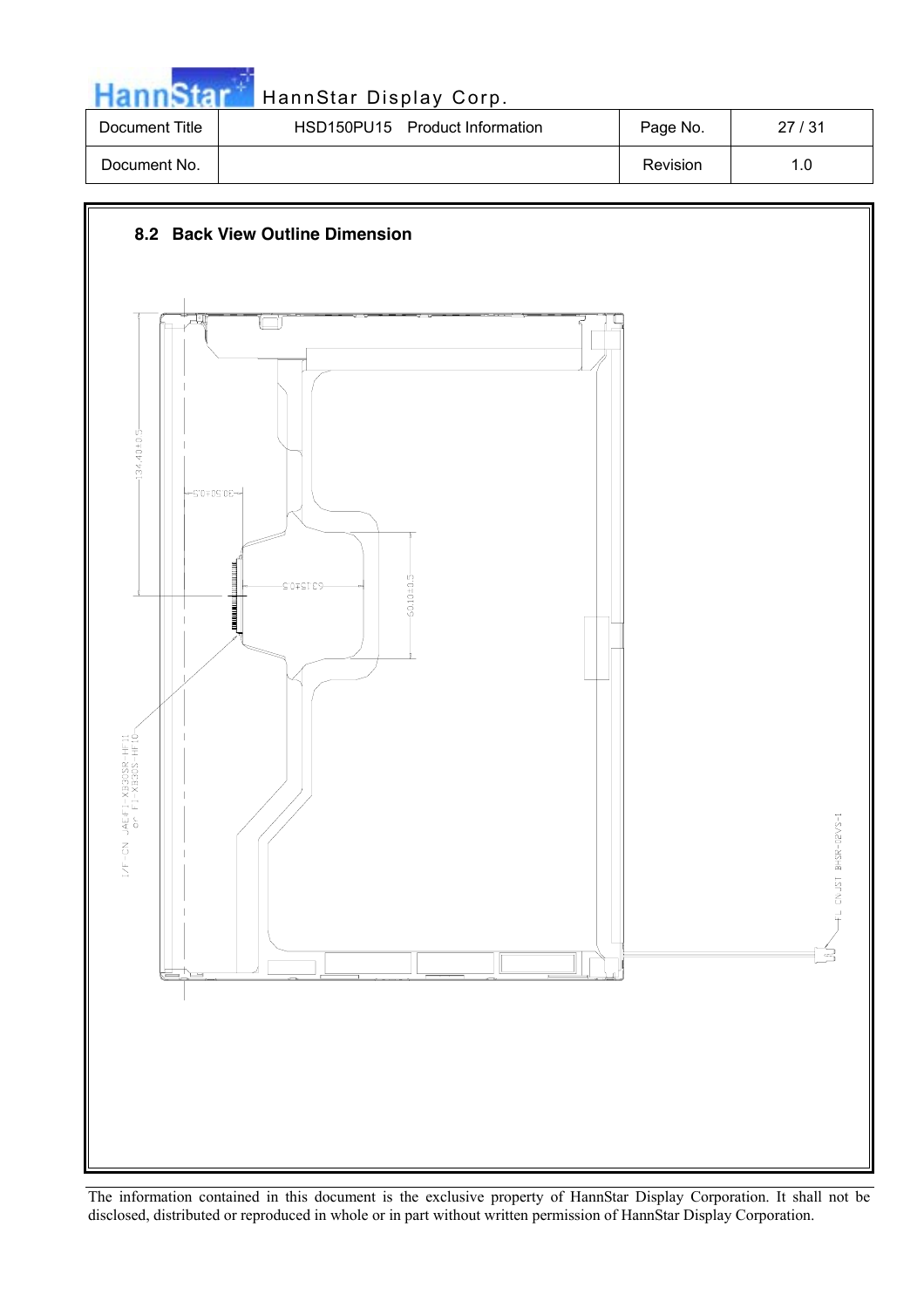| Hanns          | HannStar Display Corp.         |          |       |
|----------------|--------------------------------|----------|-------|
| Document Title | HSD150PU15 Product Information | Page No. | 28/31 |
| Document No.   |                                | Revision | 1.0   |

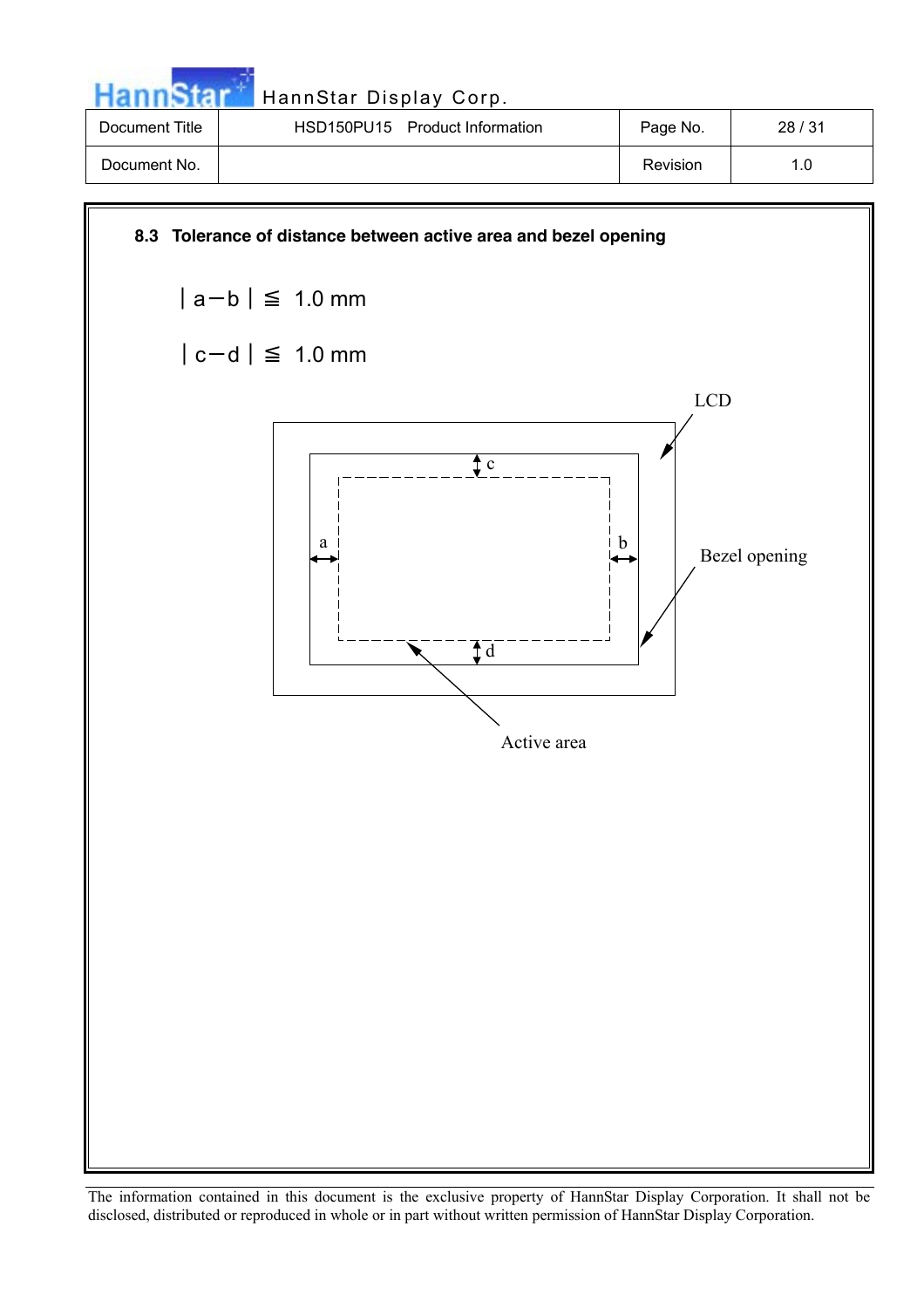

| Document Title | HSD150PU15 Product Information | Page No. | 29/31 |
|----------------|--------------------------------|----------|-------|
| Document No.   |                                | Revision | 1.0   |

## **9.0 LOT MARK**

#### **9.1 Lot Mark**



code 1,2,3,4,5,6: HannStar internal flow control code.

code 7: production location.

code 8: production year.

code 9: production month.

code 10,11,12,13,14,15: serial number.

### Note (1) Production Year

| Year | 1999 | 2000 | 2001 | 2002 | 2003 | 2004 | 2005 | 2006 | 2007 | 2008 |
|------|------|------|------|------|------|------|------|------|------|------|
| Mark |      |      |      |      |      |      |      |      |      |      |

Note (2) Production Month

| Month | Jan. | Feb. | Mar. | Apr. | May.   Jun. |  | Jul.   Aug.   Sep.   Oct |  | Nov. | Dec. |
|-------|------|------|------|------|-------------|--|--------------------------|--|------|------|
| Mark  |      |      |      |      |             |  |                          |  |      |      |

## **9.2 Location of Lot Mark**

(1) The label is attached to the backside of the LCD module.

(2) This is subject to change without prior notice.

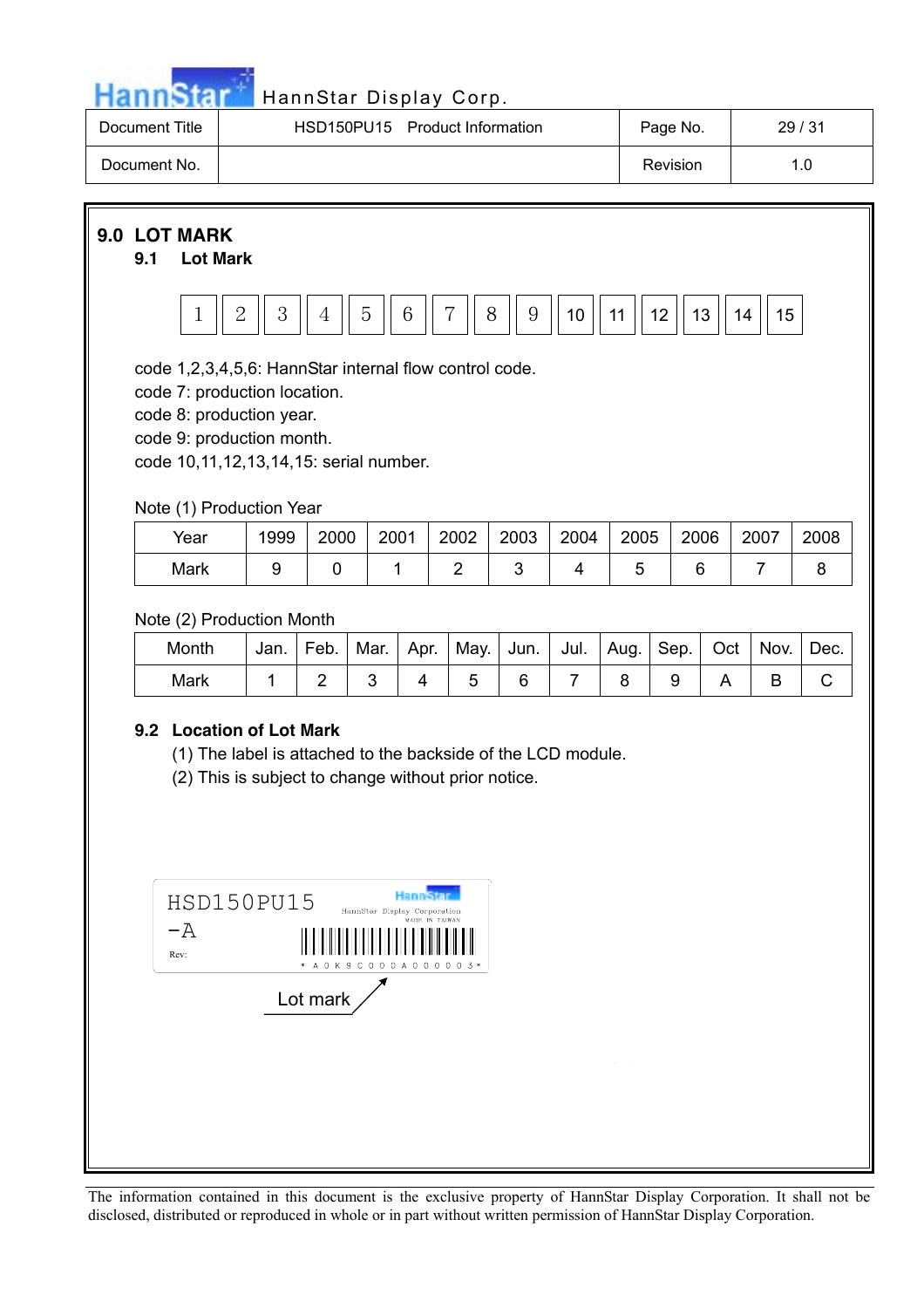

# HannStar HannStar Display Corp.

| Document Title | HSD150PU15 Product Information | Page No. | 30/31 |
|----------------|--------------------------------|----------|-------|
| Document No.   |                                | Revision | 1.0   |

# **10.0 GENERAL PRECAUTION**

## **10.1 Use Restriction**

This product is not authorized for use in life supporting systems, aircraft navigation control systems, military systems and any other application where performance failure could be life-threatening or otherwise catastrophic.

# **10.2 Disassembling or Modification**

Do not disassemble or modify the module. It may damage sensitive parts inside LCD module, and may cause scratches or dust on the display. HannStar does not warrant the module, if customers disassemble or modify the module.

# **10.3 Breakage of LCD Panel**

- 10.3.1 If LCD panel is broken and liquid crystal spills out, do not ingest or inhale liquid crystal, and do not contact liquid crystal with skin.
- 10.3.2 If liquid crystal contacts mouth or eyes, rinse out with water immediately.
- 10.3.3 If liquid crystal contacts skin or cloths, wash it off immediately with alcohol and rinse thoroughly with water.
- 10.3.4 Handle carefully with chips of glass that may cause injury, when the glass is broken.

# **10.4 Electric Shock**

- 10.4.1 Disconnect power supply before handling LCD module.
- 10.4.2 Do not pull or fold the CCFL cable.
- 10.4.3 Do not touch the parts inside LCD modules and the fluorescent lamp's connector or cables in order to prevent electric shock.

# **10.5 Absolute Maximum Ratings and Power Protection Circuit**

- 10.5.1 Do not exceed the absolute maximum rating values, such as the supply voltage variation, input voltage variation, variation in parts' parameters, environmental temperature, etc., otherwise LCD module may be damaged.
- 10.5.2 Please do not leave LCD module in the environment of high humidity and high temperature for a long time.
- 10.5.3 It's recommended to employ protection circuit for power supply.

# **10.6 Operation**

- 10.6.1 Do not touch, push or rub the polarizer with anything harder than HB pencil lead.
- 10.6.2 Use fingerstalls of soft gloves in order to keep clean display quality, when persons handle the LCD module for incoming inspection or assembly.
- 10.6.3 When the surface is dusty, please wipe gently with absorbent cotton or other soft material.